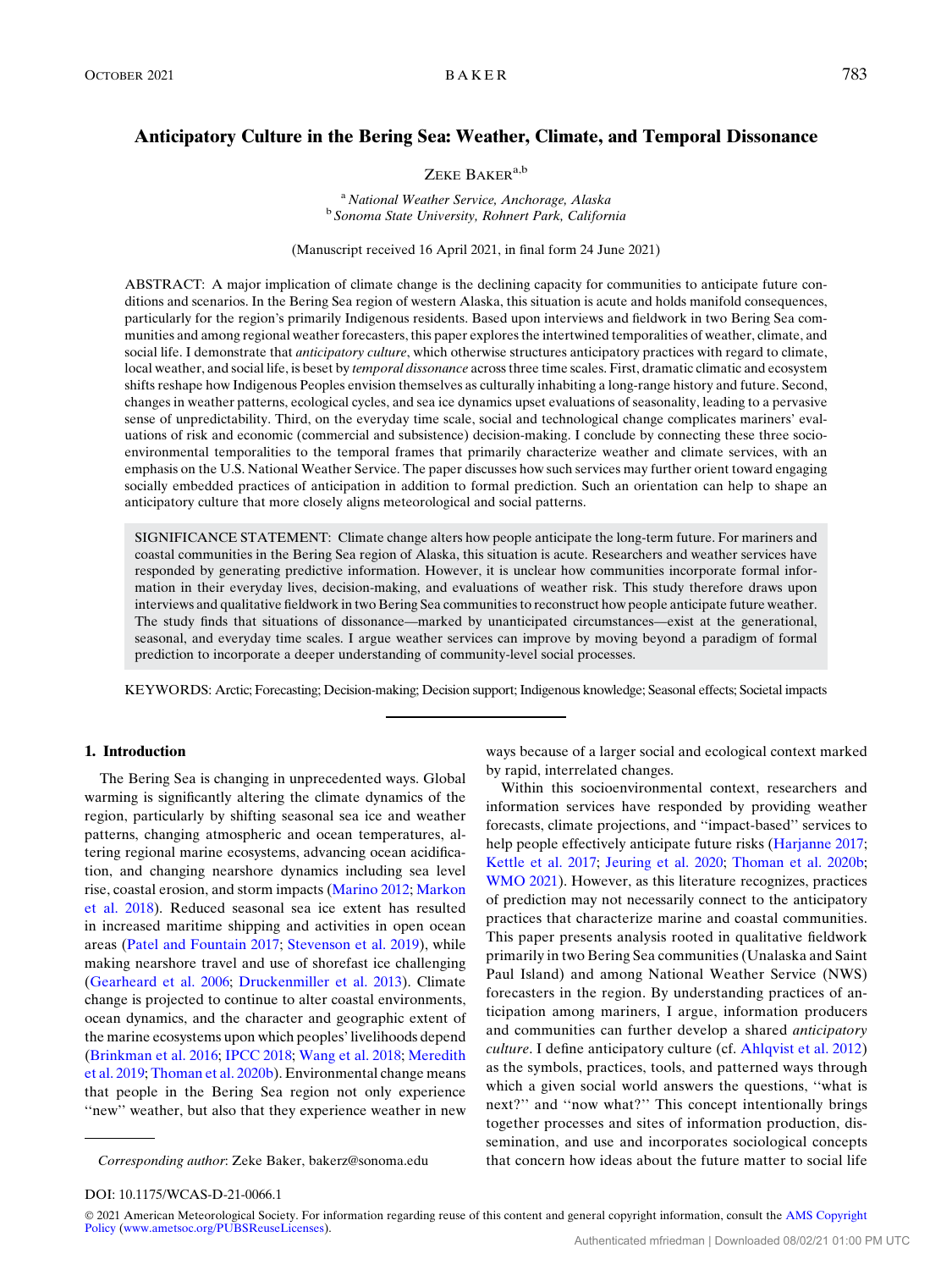and decision-making. Consider a weather forecast. Producing a weather forecast requires human forecasters to coordinate an array of instruments, assumptions, short-hand principles, training, experiences, and office culture that structures practices of prediction. Likewise, peoples' everyday anticipations of future weather draw upon a range of social interactions, rituals, and accumulated experiences with weather (and weather forecasts). Formal predictions and social anticipations may be variably coordinated with one another, and they may or may not correspond to actual experiences of weather. In this paper, I argue that the configuration of weather, climate, and social temporalities that presently structure anticipatory culture in the Bering Sea region is clearly beset by temporal dissonance. Temporal dissonance can be defined by struggles and negotiations that derive from new or uncertain answers to the two basic questions that mark anticipatory culture (What is next? Now what?). This paper empirically addresses anticipatory culture and temporal dissonance across multiple time scales.

Analysis of anticipatory culture has two major implications. First, it empirically builds a conceptual lens through which to understand the relationship between weather, climate, and social change. This may further social and physical science research at the intersection of weather risk and climate change. Second, it casts into relief the relationship between meteorological prediction and the social means by which people anticipate future weather. In other words, it does not reduce people to individual ''users'' of information. Unlike existing literature on the ''co-production'' of specific decision-support tools, this analysis hews more toward an understanding of social practices, thus clarifying the role of formal information for how people anticipate the future. As others have shown, the gulf between weather forecasts and human behavior remains wide ([Morss et al. 2017\)](#page-11-6). By relating social analysis of anticipatory culture to forecast practices and policy in a public weather service setting—in this case, NWS Alaska Region—this paper builds upon other cases to show how social science, community engagement, and weather prediction can continue to build effective services across the weather to climate time scale.

The paper proceeds as follows. First, I situate the case of the Bering Sea. Second, I present the theoretical basis of anticipatory culture, drawing from cultural sociology and science and technology studies. Third, I outline the method and data involved in this study. Fourth, I present results in three subsections, which demonstrate temporal dissonance across three respective time scales: the generational and climatic; the seasonal; and that of everyday decision-making that roughly corresponds to the time scale of forecast weather. Fifth, I discuss these findings by arguing weather services may further recognize how social temporalities intersect with the temporalities of weather and climate in a manner that is irreducible to the framework of prediction.

# 2. Background: Marine weather, climate, and risk in the Bering Sea

The Bering Sea marine and coastal environments feature extreme weather and consequential impacts that include fatalities and loss of property, land, and resources ([Bell et al.](#page-9-2) [1990](#page-9-2); [Lincoln and Conway 1997](#page-11-7); [North Pacific Fishery](#page-11-8) [Management Council 2017](#page-11-8); [National Transportation Safety](#page-11-9) [Board 2018;](#page-11-9) [Hovey 2020\)](#page-10-3). Fisheries and marine activities are critical to many facets of Alaskan communities. The Bering Sea hosts among the most productive and economically significant fisheries in the United States and the world ([Fissel 2021](#page-10-4)). Alaska waters seasonally feature hurricane force wind events and regular, significant storms ([Mesquita](#page-11-10) [et al. 2010;](#page-11-10) [Pingree-Shippee et al. 2016](#page-12-5)). The harsh northern climate leads to distinct challenges when compared with those of midlatitudes: freezing spray, resulting in ice accretion and dangerous conditions on vessels, is the number one cause of fatalities, while sea ice significantly impacts access to ports, fisheries activities, and nearshore subsistence hunting and transportation.

NWS provides marine forecast services to mariners and coastal communities. Increasingly, NWS aims to improve ''decision support services'' (DSS) that more directly inform decision-making about weather risk. As a major priority at NWS and internationally, DSS involves incorporating social science into a traditionally physical-science-based domain of expertise [\(NWS 2013,](#page-11-11) [2018,](#page-12-6) [2019;](#page-12-7) [Weaver et al. 2013](#page-12-8); [WMO](#page-12-9) [2015](#page-12-9); [Hobday et al. 2016](#page-10-5); [Kettle et al. 2017;](#page-11-4) [Haavisto et al.](#page-10-6) [2020](#page-10-6); [Potter et al. 2021](#page-12-10)). The paradigm of DSS acknowledges that weather patterns and events vary in meteorological terms, but the context of decision-making regarding weather risk also depends upon social factors that lay outside the conventional boundaries of weather forecasting. Employing social science techniques to represent the full context in which people anticipate the future can thus improve upon the DSS paradigm.

Lessons on similar benefits can be found in related areas of expertise that have integrated social science, including as examples from the Alaskan context, developments in community-based fisheries ecology and coproduced climate science. In Alaska, fisheries social science is relatively well developed and informs fisheries governance ([Carothers et al.](#page-10-7) [2012](#page-10-7); [Carothers 2015;](#page-9-3) [Himes-Cornell and Hoelting 2015](#page-10-8); [Raymond-Yakoubian and Daniel 2018](#page-12-11)). Likewise, studies and programs have addressed climate change adaptation, including in the Bering Sea region ([Cochran et al. 2013;](#page-10-9) [Huntington et al.](#page-10-10) [2013](#page-10-10); [Robards et al. 2018](#page-12-12); [Manrique et al. 2018\)](#page-11-12).

Given long-term uncertainty about climate, ecosystem, and economic changes in the Bering Sea, DSS may become more significant to Bering Sea communities than in the past. The rapidity of perceived and experienced changes in weather patterns, storm impacts, and sea ice dynamics mean that reliance upon traditional knowledge in the Arctic may increasingly upset communities' capacity to adapt their practices and knowledge to new conditions [\(Krupnik et al.](#page-11-13) [2010](#page-11-13); [Gearheard et al. 2010;](#page-10-11) [Exchange for Local Observations](#page-10-12) [and Knowledge in the Arctic 2019;](#page-10-12) [Slats et al. 2019](#page-12-13)). As addressed by Indigenous communities, the problem of rapid environmental change is at once a matter of safety, livelihood, and the continuation of cultural practices reproduced through engagement with the environment [\(Maldonado](#page-11-14) [et al. 2014;](#page-11-14) [Willette et al. 2015\)](#page-12-14). If traditional knowledge links weather to the holistic environment, then innovation in predictive information can support communities by relating Western scientific to traditional, especially Indigenous, knowledges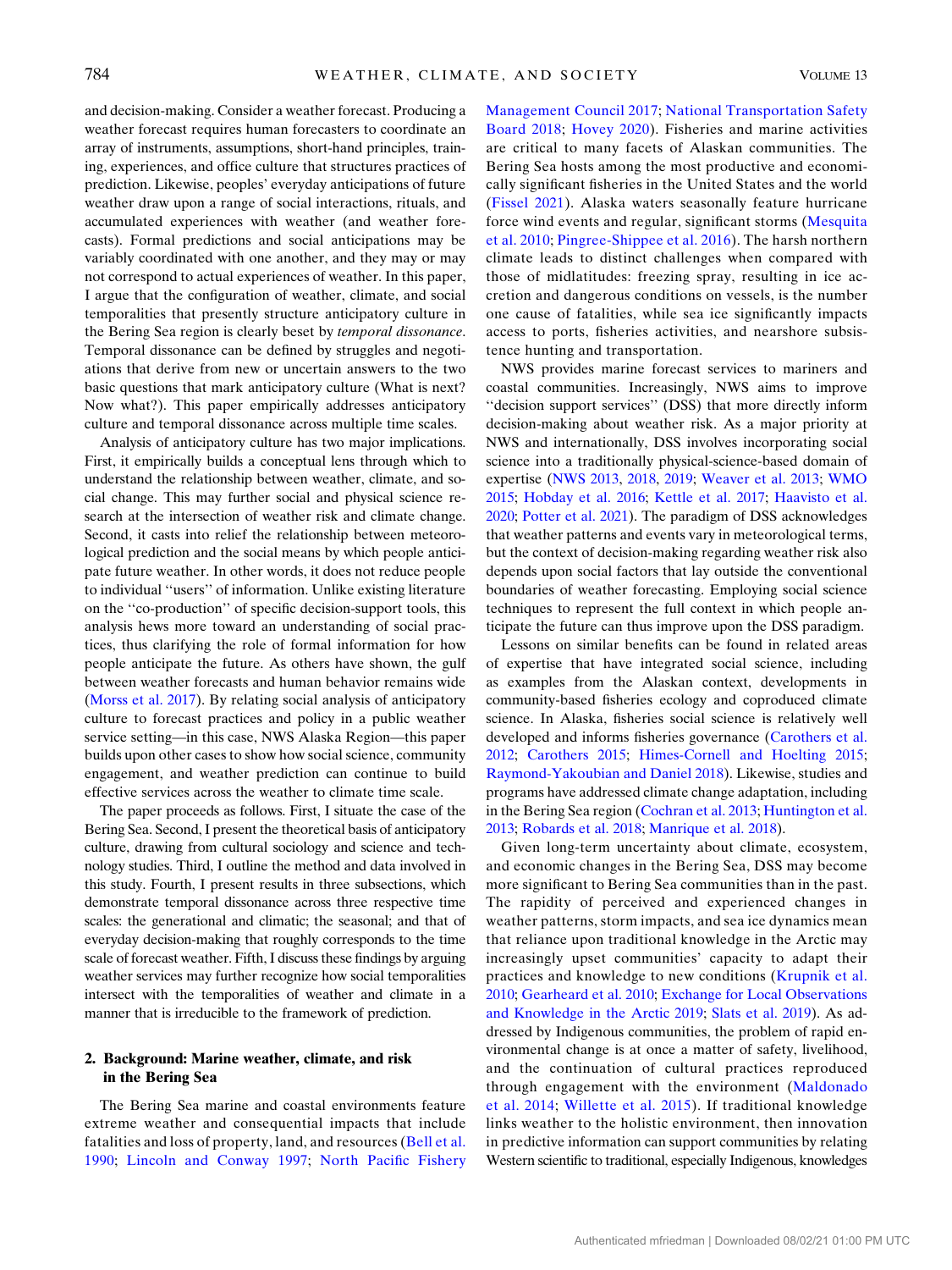([Pulsifer et al. 2012;](#page-12-15) [Manrique et al. 2018](#page-11-12); [Lovett et al. 2019](#page-11-15); [Alaska Arctic Observatory and Knowledge Hub 2019](#page-9-4); [Alaska](#page-9-5) [Ocean Observing System 2020;](#page-9-5) [Bahnke et al. 2020a,](#page-9-6)[b\)](#page-9-7). Representing the full context for anticipatory practices, as in this study, forms one component of the relationship between formal weather services and forms of knowledge that span the diversity of situations and cultures that characterize the region.

### 3. Anticipatory culture and temporal dissonance

Cultural sociologists have shown that practices of anticipation are a basic feature of pragmatic action across various social domains ([Adam 1998](#page-9-8); [Mische 2009](#page-11-16); [Anderson 2010](#page-9-9); [Tavory and Eliasoph 2013](#page-12-16)). These scholars show that people make decisions based on how they imagine and represent the future. Other scholars have problematized practices of anticipation by investigating how weather and climate ''futures'' structure social action ([Hall 2016\)](#page-10-13), including among weather forecasters ([Fine 2007](#page-10-14); [Daipha 2015](#page-10-15)), natural resource managers [\(Baker et al. 2018\)](#page-9-10), and diverse communities facing compounded changes [\(Munshi et al. 2019;](#page-11-17) [Callison 2020\)](#page-9-11).

Climate change and weather patterns, scholars show, rarely ''determine'' social outcomes [\(Livingstone 2015](#page-11-18)). Rather, the relationship of society to weather and climate are modulated by cultural processes through which people make sense of ongoing experiences and construct visions of the future that can coordinate social action, identities, and cognition [\(Hulme](#page-10-16) [2016](#page-10-16)). Scholarship on these processes takes concepts of uncertainty, projection, contingency, and risk outside of the formal domains of science and policy [\(IPCC 2013;](#page-11-19) [Lockie](#page-11-20) [2013](#page-11-20)). Representations of climate futures shape cultural bases of action—from social movements like Extinction Rebellion, which rest upon preapocalyptic discourse, to emotional and religious dealings with ''climate grief,'' loss, and hope, and to everyday engagement with weather ([Elliott 2018](#page-10-17); [Butts and Adams 2020\)](#page-9-12). The situation of many Indigenous Peoples puts in sharp relief how visions of the future intersect environmental change. Climate change disproportionately impacts Indigenous Peoples while compounding the social and environmental costs of colonialism to the maintenance of Indigenous cultures, livelihoods, and traditional knowledge ([Whyte 2017](#page-12-17); [Chisholm Hatfield et al.](#page-10-18) [2018](#page-10-18); [Norgaard 2019](#page-11-21)).

More generally, if information shapes how people construct the future, then the process of using predictive information is fundamentally cultural. It relies upon rituals, learned practices, tacit understandings of what constitutes knowledge, and uses of and trust in technologies, representations, and information networks. Culture—whether the rationalized culture of a formal organization (such as weather forecast office) or that of communities—shapes decision-making processes and courses of action. Thus, how community members, on the one hand, and forecasters or science-based knowledge producers on the other, coordinate their anticipations of the future cannot be taken for granted. The concept of anticipatory culture provides a way to reconstruct disparate anticipations in order to improve upon the coordination among them. Shaping anticipatory culture, however, entails recognizing the temporal dissonance that may characterize communities and decisionmaking.

#### 4. Method and data

This study is based on fieldwork in Unalaska, Alaska, in October 2019 and on Saint Paul Island, Alaska, from January through February 2020. The choice to study specific communities in relative depth is guided by [Crate's \(2011\)](#page-10-19) approach called ''climate ethnography,'' which retools George [Marcus'](#page-11-22) [\(1995\)](#page-11-22) method of multisite ethnography by recognizing the relationship between geographically expansive patterns (such as environmental change) and local cultural circumstances. The timing of fieldwork was designed to correspond to major, weather- and climate-impacted marine-based activities in each location, including fishing seasons and the presence of Bering Sea storm events. Fieldwork among commercial fishermen was supplemented with interviews at the Pacific Marine Expo event in December 2019 in Seattle, Washington. Data collection in each site consisted primarily of conducting semistructured and in-depth interviews, observational research, participating in community meetings and events, and taking ethnographic fieldnotes.

This article is based on 39 primary informant interviews: 10 in Unalaska, 8 in Seattle, 18 in Saint Paul, and 3 in Anchorage. Interview participants included subsistence and commercial fishermen, subsistence marine hunters, commercial fish processing plant operators, and residents (Indigenous and non-Indigenous), elders, and community leaders. Examples of community leaders include local and tribal officials, emergency managers, and harbormasters. For reference, many commercial fisherman and crabbers who operate in the Bering Sea and were interviewed as part of this study are not residents but rather travel from mainland Alaska, Seattle, Washington, or elsewhere. Most Alaska Natives interviewed are Unangax̂ (Aleut) and are not representative of the full diversity of Bering Sea Indigenous communities. This study draws from an additional eight semistructured interviews with NWS meteorologists, supplemented with routine shadowing of operational weather and sea ice forecasting shifts at the Anchorage Weather Forecast Office and participation in NWS outreach activities. Interviews lasted between 12 min and 2.5 h, generally reflective of the different circumstances in which interviews were conducted, ranging from office spaces and community rooms to dockyards and on board vessels during severe weather. Most interviews were audio-recorded. Unrecorded interviews yielded detailed interview notes. All interview audio files and notes were transcribed by the author. Following transcription, I coded interview transcripts, ethnographic fieldnotes, and memos using Dedoose, a qualitative data analysis program ([Dedoose 2018](#page-10-20)). Iterative open coding and memo writing were guided by the inductive analytic approach outlined by [Emerson et al. \(2011\)](#page-10-21).

Some notes about interview notation are in order. To protect the confidentiality of research participants, individual-level identifiers are removed or replaced with pseudonyms. All interview excerpts are verbatim from interview transcripts or notes, including tonal notation, except for the removal of some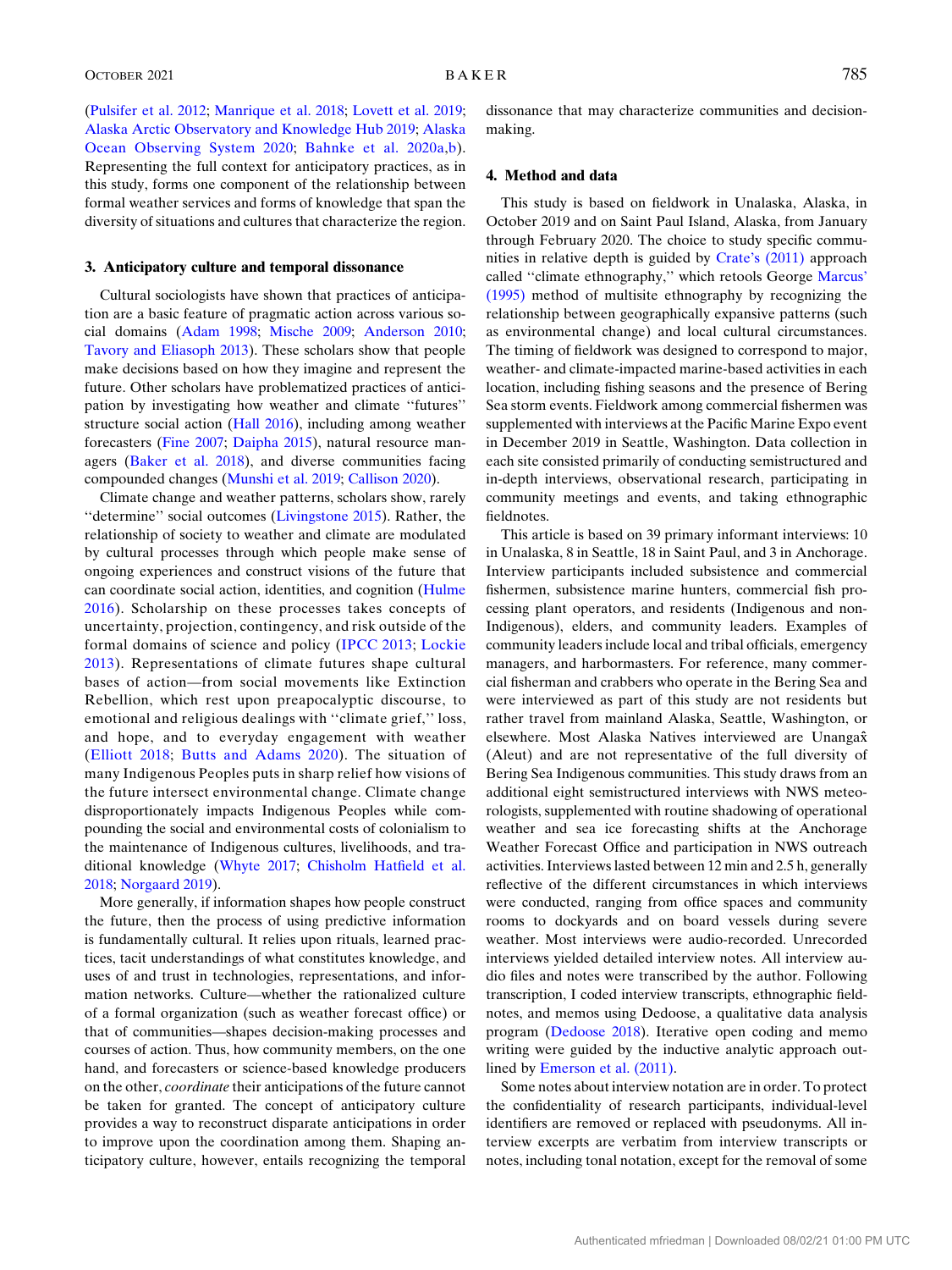explicit language, individual identifiers, and repetitive phrases that inhibit an accurate representation of the speaker's language. To simplify some quotations, ellipses remove repetitive or irrelevant words. Italics strictly denote speakers' tonal emphases. Brackets indicate either the speaker's use of words in a nonquoted statement or else added notation that clarify the speaker's intended meaning.

#### 5. Results: Temporal dissonance over three time scales

This section presents findings on anticipatory culture and temporal dissonance across three time scales: first on the scale of generations, second on the scale of seasons, and third on the scale of everyday decision-making.

### a. Climate change and generation-scale dissonance

The first finding about temporal dissonance comes primarily from the perspectives of Alaska Natives in the Bering Sea region. These perspectives demonstrate that climatic and ecosystem shifts complicate how people envision themselves as culturally inhabiting a long-range history and future.

The colonial legacy on the Aleutian and Pribilof Islands looms large for the region's Indigenous Peoples. Prior to Russian invasion, Indigenous groups had consistently occupied the Aleutian Islands for 8000–10 000 years ([McCartney and](#page-11-23) [Veltre 1999](#page-11-23)). Unalaska Island had been a major Unangan (Aleut) center, and by the end of the eighteenth century was an important hub for Russian (and later American) colonial activity for all of Alaska [\(Veniaminov 1840](#page-12-18); Grinë[v 2018](#page-10-22)). Anthropological research has estimated that the Aleutian Islands' Indigenous population was reduced by 75%–90% by colonial ecological violence and disease within 30 years of Russian contact in 1741 (Grinë[v 2018,](#page-10-22) p. 113; [Bacon 2019](#page-9-13)). Furthermore, Alaska Native cultures and languages were disrupted, and several marine mammal species were nearly hunted to extinction. Indigenous, marine-based cultures have long featured advanced boating, navigation, and hunting technologies, such that contemporary Unangan elders recognize lost knowledge and ways of living within the marine environment.

The Pribilof Islands (labeled by Russian founders as ''Saint George'' and ''Saint Paul'' Islands), over 200 miles north of Unalaska, held no stable settlement until Russian promishleniki, or fur hunters, arrived in the 1780s. They soon captured and brought Unangan people from Unalaska and nearby islands to serve as seal hunters and processors ([Veltre and](#page-12-19) [McCartney 2002](#page-12-19); Grinë[v 2018\)](#page-10-22). When first opened to Russian colonial sealing, Saint Paul Island held an estimated four to six million northern fur seals, which migrate to the island's rookeries from spring to fall [\(Torrey 1983](#page-12-20)). Upon the sale of Alaska to the United States in 1867, the American Commercial Company ran the sealing operation as a monopoly for the U.S. Treasury Department, thus taking control of Unangan labor and livelihood on the Island, where Unangax were formally wards of the state [\(Elliot 1906;](#page-10-23) [Lee 1998](#page-11-24)). Competition for furs grew, and the population of the fur seals declined rapidly, while Unangax̂ gained few rights in the following decades under United States rule [\(Kohlhoff 1995;](#page-11-25) [Torrey 1983](#page-12-20); [Reedy and](#page-12-21) [Lowe 2017](#page-12-21)).

Unangan culture in the Pribilof Islands has been strongly but complexly tied to the fur seal, which for centuries has represented the means to life and subsistence but also the yoke of colonialism. Moreover, since the prohibition of the commercial seal harvest in 1983, the fur seal population initially rebounded but is now in steady decline because of rapid ocean ecosystem changes [\(Sidon and Zador 2019\)](#page-12-22). Contemporary Unangax̂ nevertheless attribute prime cultural significance to the seasonal cycle of migration, arrival, mating, pupping, the subsistence harvest, and the departure of the seals. As one cultural leader of the Pribilof Islands stated, ''if the fur seal is gone, our culture is also gone.'' For many residents, likewise, the colonial history and present precariousness of the fur seals reflect the socioecological uncertainty of the Pribilof Islands' cultural future [for comparison, in the case of Unalaska, see [Sepez et al.](#page-12-23) [\(2007\)\]](#page-12-23). Declining human population on the Islands, changing economic prospects, difficulty advancing native language literacy, climate, and ecosystem shifts—these changes register for some as a totality, rather than as separate issues.

Some Indigenous mariners thus lament the colonial experience as having erased cultural adaptations to the local marine environment. One fisherman and Unangan elder in Saint Paul reflected on ''lost'' knowledge about the Bering Sea:

Unangan people had their ways [of knowing] weather. Tanya's husband is from Atka. And [looking to Tanya] like you told me, individuals studied clouds. And they used their skin boats, and they got their cloud readings. I've always called the Aleutians the 8000-year school, because that is how long the Unangan people lived, island hopping. The reading of the clouds, that is part of that, which was lost.

Upon reflecting on the meaning of lost knowledge, this individual proceeded to compare ancestral knowledge with the contemporary situation: ''We are almost like babies now. It is a shame because we used to island hop all the way to Kodiak.'' As he explained, ''Veniaminov, who wrote two centuries ago, told stories about how Unangan people made 14- or 16-hour voyages. Of course they had learned how to read the water.''

Yet Indigenous mariners, who acknowledge dissonance about future marine-based livelihoods, also draw strength from the resilience that characterizes Indigenous history in the Bering Sea. For example, two halibut fishermen in Saint Paul discussed how they would fair if the halibut fishery, which they had transitioned into once the commercial seal industry closed, were to fail. As one concluded, ''I don't know what St. Paul will be like without [the halibut fishery]. I mean, we are Aleuts, and Aleuts survive, but if we don't know what's next—and today that means if halibut fishing goes away—that makes me uncomfortable'' (see also [Weiss 2021\)](#page-12-24). The uncertainty of the present expresses, for many, the temporal dissonance experienced by those who live in the light of a deep heritage and an unstable vision of how to secure, as the [First](#page-10-24) [Alaskans Institute \(2017\)](#page-10-24) proclaims, Indigenous ''progress for the next 10 000 years.''

To compare, others whom I interviewed operate in the Bering Sea with relatively minimal attention to longer-term future trends, and they place little significance on the historical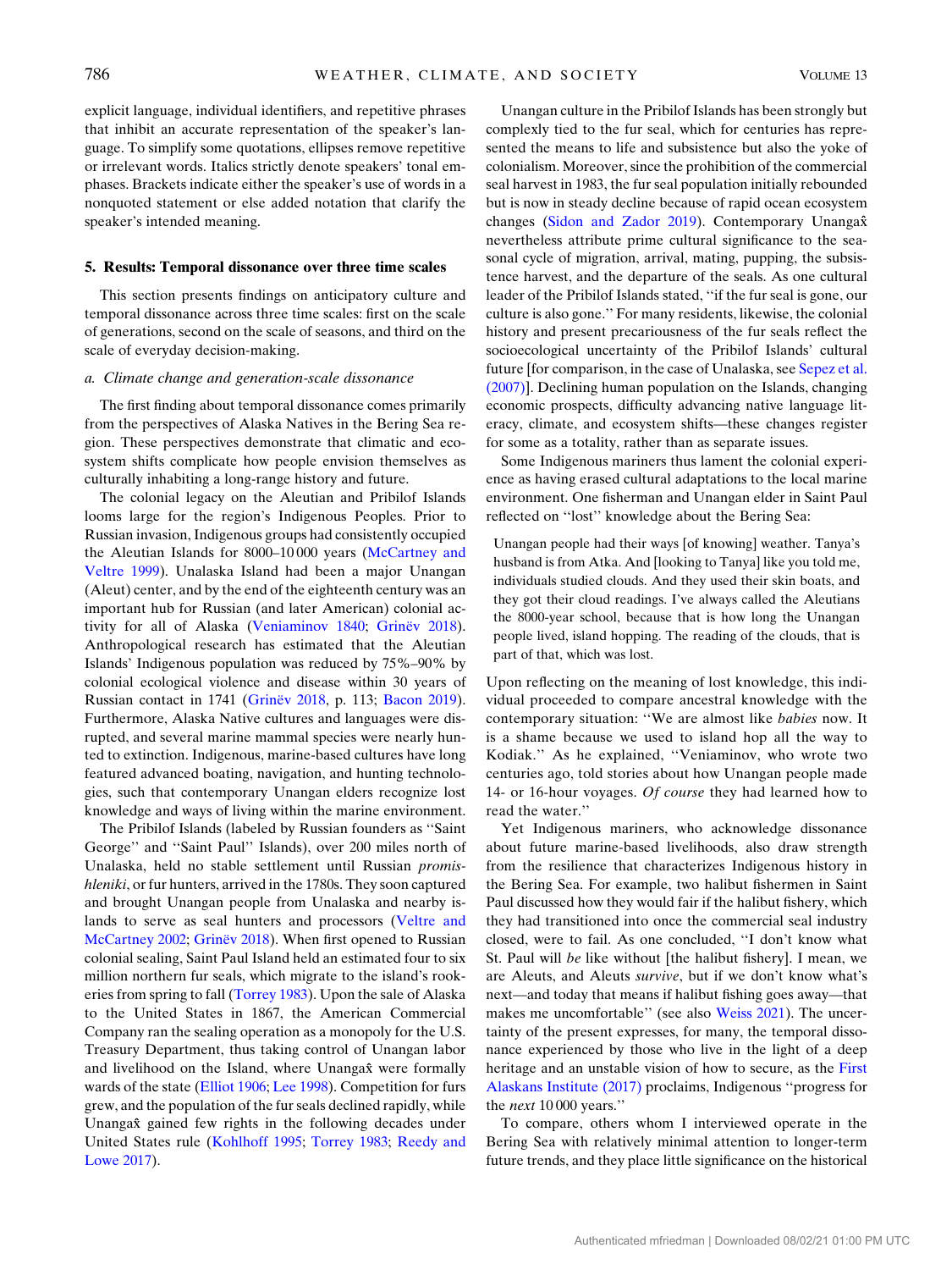context for their marine activities. Take for example many commercial crabbers and fishermen. Some reported that they have participated in the industry since childhood and described being part of multigenerational businesses. Mariners recognize environmental change, especially because the results of fisheries stock assessments structure the allocation of fishing quotas from season to season. Even so, commercial fishermen operating in the Bering Sea appear less concerned about climate change and its possible impacts on marine resources. Many viewed their operations as sustainable, insofar as the shorter time frame of the immediate future is the preeminent concern. Some fishermen expressed that government regulations ''over-manage'' their activities out of uninformed concern for environmental problems, including climate change. The sort of temporal dissonance that connects, for many Indigenous Peoples, the colonial history to long-term uncertainty about the future environment appears less relevant for nonresident commercial mariners. As explored below, however, temporal dissonance is hardly reducible to long-term concerns. At the scale of seasons and everyday weather, anticipatory culture in the Bering Sea is strained by overlapping sources of ''unpredictability.''

### b. ''Everything is unpredictable'': Unanticipated seasonality

Some mariners and residents believe that the Bering Sea features greater weather variability than in the past. For some patterns, including reduced precipitation falling as snow across the Aleutian and Pribilof Islands, seasonal changes are dramatic and obvious. One elder, who performs ecological monitoring and is also a subsistence hunter and fisherman, allowed me to accompany his rounds around the perimeter of Saint Paul: ''It shouldn't be like this,'' he said, pointing to a lack of snow on the roadside and gesturing out toward the tundra: ''We should have feet of snow.'' Others observe more dynamic changes, for example, shifts in the seasonality of southeasterly and north winds that strike Unalaska. Work is underway to bridge understandings of weather persistence and formal analyses ([Gearheard et al. 2010](#page-10-11); [Weatherhead et al. 2010](#page-12-25); [Deemer et al. 2017](#page-10-25)), yet it is already clear that individuals register weather patterns within a general framework of what many discuss as an ''unpredictability'' that is difficult to partition into specific meteorological parameters.

The following example, drawn from an interview conducted by myself and an NWS meteorologist with Timothy, a mariner and a leader of the Qawalangin Tribe of Unalaska, shows how mariners register seasonal-scale changes as layers of a pervasive temporal dissonance:

What I am concerned about is: what is in store? Looking at just the weather patterns, just from being raised here—from the seasons being so predictable in the 60s and 70s, [then] you saw more of a turbulent pattern. In the 80s, it seemed to warm up, [but] spring was spring, summer was summer, fall was fall, and winter was winter, and just repeat. It was so predictable to where you could feel it in your *blueprint*. And that is *gone*. Whatever is happening, it is at a summation point.

When asked about when he believed dramatic change commenced, Timothy responded,

I think I would say 2008 to 2010, that was when I was not able to tell. And it is an inner feeling, it really is. Looking at last winter, you know, normally you're able to tell, being born and raised here, what the heck is what, and what is going to happen. You know, you can look forward to it.

Those whose experiences suggest dissonance about seasonal weather patterns frequently cited economic and livelihood concerns. For example, as Timothy continued,

What worries me is our economy . . . we are ''pollock junkies,'' and even though the pollock biomass has grown 5000%, there is going to be a tipping point to some ecosystem, whether it is the phytoplankton or, what? How can you predict that? Everything seems so unpredictable. It goes against everything in somebody's blueprint, whether it is what you looked to in your traditional ecological knowledge, or just beginning downright confused.

The case above describes a common sense among residents that ecological and economic change overlaps with seasonalscale weather, generating seasonal dissonance, a phenomenon documented among other Alaskan communities ([Moerlein](#page-11-26) [and Carothers 2012](#page-11-26)).

Although mariners generally face prospects of seasonalscale shifts, commercial mariners generally acknowledge the cyclical, if not boom and bust, nature of Bering Sea commercial fisheries. As one result, mariners often vacillate between two positions that characterize the region's climate as either inherently unstable or as undergoing transformation. As one fisherman put it, on the one hand, ''We were wondering if global warming is making it windier . . . but the Bering Sea is, after all, the Bering Sea.'' On the other hand, this individual worried about ocean warming and the unknown ways marine mammals and commercial fish species may respond.

Despite a characterization of the Bering Sea as a simply extreme place, some mariners report operating in new locations because of changing ecological and seasonal conditions. Existing research on hunting, fishing, food processing, and marine transportation demonstrates that seasonal-scale changes have altered when and where people operate in the Bering Sea, western Alaska, and the Arctic [\(Johnson 2016](#page-11-27); [Loring et al. 2016](#page-11-28); [Struzik 2016;](#page-12-26) [Markon et al. 2018;](#page-11-1) [Thoman](#page-12-27) [et al. 2020a\)](#page-12-27). Climate projections indicate that novel weather patterns, seasonal sea ice coverage, and ecosystem changes make operational changes inevitable [\(Brown and Arrigo 2013](#page-9-14); [Labe et al. 2018a](#page-11-29)[,b](#page-11-30)).

When seasonal-scale change results in mariners operating in novel environmental conditions, individuals and communities may lack relevant knowledge and experience, resulting in weather risk. Mariners report routinely drawing upon accumulated experiences, memories, short-hand principles, and traditions to inform decisions. In new places or circumstances, however, the capacity for people to integrate these resources into their anticipations of the future provides a shakier foundation for risk evaluation and decision-making. Two elders and boat captains on Saint Paul Island demonstrate a general pattern through which seasonal temporal dissonance leads to weather risk. As one explained, in the case of small-boat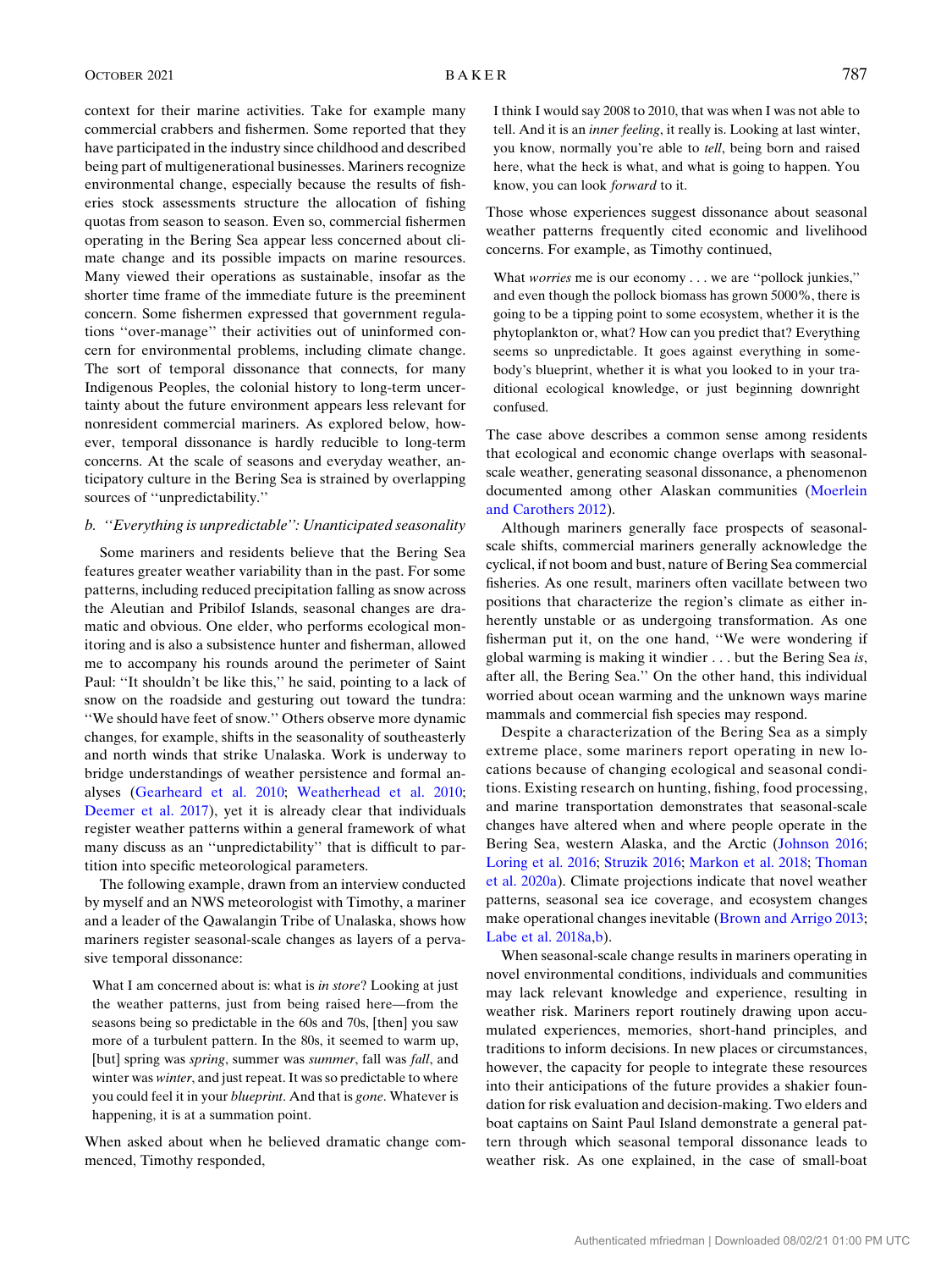halibut fishing: ''We like to fish shallow waters, generally under 20 fathoms, but temperature changes how we fish in the later part of the season. [Ocean] temperature peaks in September, but we think the fish are moving sooner now to colder, deeper water.'' Another captain, who has participated in the local halibut fishery since the 1980s, carried on this reasoning to indicate that September weather is much more uncertain, leading to greater weather risk combined with a less certain fish catch:

[In] August, for us, it starts to get windy. That's when things shift. So, you really start to push after a while. You don't want to push, but you have to, based on the amount of quota left to catch. And you kind of get in a little panic mode . . . You are really starting to come up against the wall here, with the weather breaking. Come September, the weather here is not very [pause] forgiving, let me say it that way.

As a result of seasonal uncertainty, what this mariner describes as ''panic mode'' leads to situations of weather risk. More generally, oceanic and ecosystem change generates uncertainty with respect to the "fishing season(s)," which for many forms the basis for economic livelihood. As in other parts of Alaska, disruptions to seasonal rhythms present challenges to anticipating food availability and economic well-being. If people cannot rely upon subsistence activities, supplemented with reliable commercial ones, then peoples' local food security and livelihoods are at risk [\(Himes-Cornell and Hoelting 2015](#page-10-8); [Struzik 2016\)](#page-12-26).

The most remarkable change that signifies, for Bering Sea residents, transformation in seasonality is the reduction or total loss of seasonal sea ice. An example of one tribal leader in Saint Paul expresses the general sentiment. Ralph had retired from fishing but maintains a leadership role in the subsistence seal hunts sponsored by the Aleut Community of Saint Paul. He attributed manifold changes in the region to sea ice loss: ''We need the ice to come down.'' As he outlined, ''the ice is what feeds the ocean;'' it ''protects the fish'' (from overzealous fishermen, he indicated, smiling) and ''refreshes the ocean,'' allowing the food web from plankton to marine birds, mammals, and humans to thrive—a principle supported, if complicated, by studies in marine ecology ([Hunt et al. 2008;](#page-10-26) [Brown](#page-9-14) [and Arrigo 2013](#page-9-14); [Demuth 2019\)](#page-10-27). Ralph spoke of the 2012 ice season with a sense of longing, as if his sense of security relied upon what he called ''cycles'' of ice that had yet to transpire. With winds shifting from the north and temperatures dropping during the time of our meeting, Ralph was hopeful that, although it had been years since pack ice reached the Pribilofs, the ice would soon return. Around the same time, an elder put this hope in context:

Now people here feel the cold and treat it like it's a good thing. Before, the cold was a bad thing. Now it's a good sign. You feel those north winds blowing for several days. It's cold, and you know it's bringing the ice down. And what is it that [a local fisherman] tells us? Something like, ''I know it's tough. Cold's tough—but it's good for the Bering Sea.''

As the examples above demonstrate, marine communities connect livelihood strategies, weather-related decision-making,

meaning, and security to seasonality. Anticipatory culture, however, is not only beset by climate- and seasonal-scale dissonance. Within an everyday time scale, as the following section explains, a changing informational environment around weather forecasts carries its own, distinct forms of dissonance that impact anticipatory culture among mariners and communities in the Bering Sea.

## c. Weather forecasts and everyday risk in a changing information environment

Weather information shapes everyday decisions for marinedependent operations. The salience of weather forecasts is difficult to overstate. A fishing fleet manager provides a common perspective:

It's every day in Dutch Harbor [Unalaska]! [All present laugh]... If it's crab season or pollock season or cod season or halibut season . . . Weather is *always* a factor, which is why I always monitor it—in the morning, midday, evening. We know how fast it can change.

Similar statements abound among mariners, who intimately acknowledge how unforgiving Bering Sea weather can be, particularly when it is unanticipated.

The mariners on Saint Paul with whom I spent significant time routinely, if not religiously, gathered weather information. The interpretive process of retrieving and using weather forecasts is often social. Weather ''talk'' has been a feature of modern social life [\(Golinski 2003\)](#page-10-28). Information, especially about the weather, circulates widely among fishing fleets and coastal communities. One fisherman in Saint Paul described how the local fleet tended to ''congregate'' in certain waters based on weather forecasts. Another fisherman characterized a common occurrence, in which mariners weigh their own decisions against fellow mariners, whom he jokingly characterized as ''sheep'' to signify the collective nature of marine decisionmaking:

So, we will sit around the dock and bullshit. And we are like sheep, you know [laughing], and like we all go. Or you go out there, and then you find out, ''Ah, it is too [expletive] to fish!'' and then, maybe we will come back, and maybe somebody else will say, "No, we are *going*!" It comes down to that.

Beyond acting with a ''herd'' mentality, as described above, mariners more typically compare their own thinking with that of people they consider to be trustworthy peers who may inform critical decisions. As a basic example, one crab boat captain in Saint Paul, when asked how they interpret discrepancies between weather forecasts (in this case, NWS forecasts and [Windy.com\)](http://Windy.com), stated that fellow fisherman formed the common denominator: ''well, it's just—Call up your buddy and see what he's got going on—'hey what is going on over there?''' The social dimension of marine weather decision-making shapes how mariners gather, interpret, and respond to weather forecasts. However, the informational environment is rapidly changing in the marine community.

Technological change has long impacted both the production of weather forecasts and the ways people interpret weather information and thereby incorporate it into their lives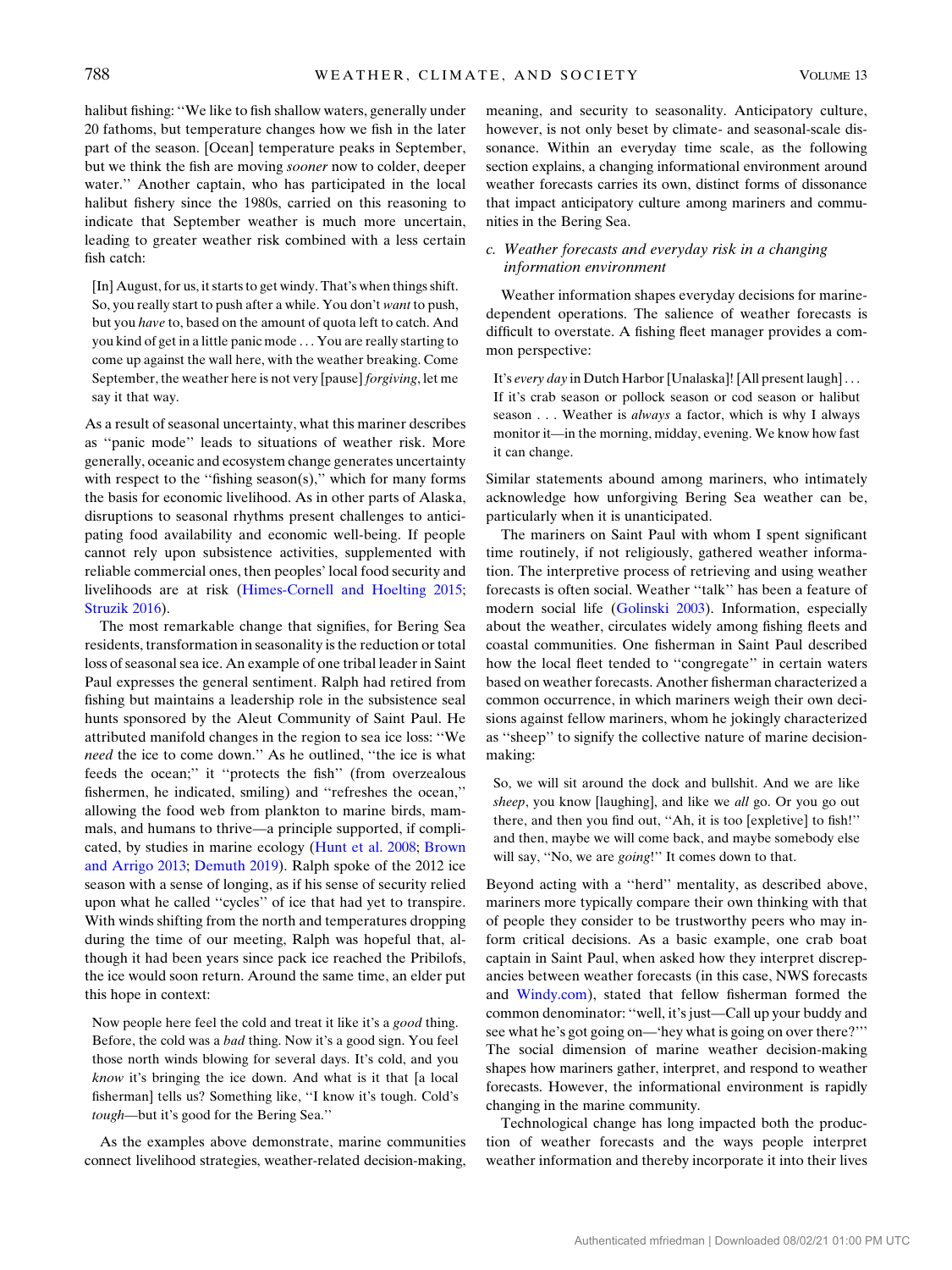and decisions ([Sherman-Morris 2005;](#page-12-28) [Henson 2010;](#page-10-29) [Bostrom](#page-9-15) [et al. 2015](#page-9-15)). Technological change among Alaskan marine and coastal communities is no exception. Most significant to this case is the recent rise of internet connectivity and associated forms of (mostly private, app-based) weather information. Such change has loosened a basic NWS monopoly on marine weather forecasting and given way to informational pluralism (cf. [Allo 2007](#page-9-16)). In previous decades, radio broadcasts and weather fax charts, both disseminated by NWS, served as mariners' primary, if not exclusive, sources of marine weather information. As an initial example, one senior captain discussed what he termed the ''revolutionary change'' in how mariners have come to interact with weather information: ''we used to have to be like weathermen,'' he stated, suggesting that new, app-based forecasts may mean that mariners are either "just getting dumber" about interpreting weather, or else they have sufficient information and no longer need to be weather experts themselves.

When measured by routine frequency of use, the most common order of weather forecast sources that mariners reported are as follows: the ''Windy'' software application, followed by NWS products, other private apps, and finally wordof-mouth or direct communication. The following narrative, provided by a mariner in Saint Paul, demonstrates the basic pattern:

I use Windy. [That is] just about it. I check the NOAA [NWS] weather occasionally, especially if I need something other than wind, because they show the ice and freezing spray, that kind of thing. I check that usually once a day. But, Windy is really nice. You can kind of just see what is going to happen.

Another mariner in Saint Paul follows the somewhat typical approach taken by open-ocean Bering Sea captains:

We have Internet and, let's see, it is probably up right now. I use this one [opens the NWS Marine Zone text forecasts]. I am old school, so the text zone forecast. That is what I use as backup to this: Windy TY [opens Windy]. It's pretty nice. It is pretty darn accurate. We get some pretty good information, but I usually back it up. If I'm doing something critical, I will back it up [with] the NOAA zone forecast—Just to make sure.

The mariner went on to describe situations that demonstrated how multiple sources of information allowed him to assess vulnerability to weather hazards over a relatively large area and extended timeframe. The use of NWS forecasts as a ''backup'' source shows how multiple sources provides for informational synthesis, which in this case, among others, factors into a decision to do ''something critical.''

Synthesizing NWS and private weather services is the most typical method of using information to anticipate future weather. Yet experienced-based principles and what one mariner in Unalaska called ''mariners' folklore'' influence how mariners evaluate information sources. At times, mariners trust their own conclusions based on synthesizing information sources, even when faced with an official NWS warning. For example, one fisherman in Saint Paul stated that ''NOAA sends the weather report, which I can check twice a day, if I want to. And they tell you [the warning].'' However, he stated that he did not always receive warnings, but rather evaluated risk by other means. As he stated,

For the most part, I don't know. Like, this [gesturing to graphic, app-based display on console] does not tell me if it is going to be ''heavy freezing spray'' [an NWS warning category] or not. But by seeing what the water is doing to the boat . . . Let's say I have a little glaze . . . and [mimicking checking the weather on console] ''oh shit, yeah, it is going to be cold!,'' and then . . . you know it is going to freeze!

In this case, the mariner described being guided by a synthesis of personal observation and interpretations of weather patterns displayed on a graphic-based weather app. When pressed about his ability to anticipate freezing spray, then, this individual relied upon an ingrained principle about storm directionality:

Interviewer: Do you feel like you have a pretty good way of anticipating when you're going to hit freezing spray? Mariner: No, but as soon as I know it is going to come from the north, it is just freezing . . . Southerly, it is warmer. Easterly is cold, but not freezing. Westerly is not cold, but it brings big, big seas . . .But yeah, after doing that for many years, you kind of have an idea. Like I said, I can see what's coming.

The captain thus indicated that he trusts his own interpretation of multiple information sources, modulated by experiencebased principles. This interpretive process helps to explain the seemingly contradictory position that he, on the one hand, cannot anticipate freezing spray conditions, but on the other hand, "can see what's coming."

Temporal dissonance arises most significantly when mariners engage a pluralistic information environment and attempt to decipher discrepancies between their own principles of decision-making and forecast changes. For context, most routine weather services issue deterministic forecast products, meaning they do not explicitly address uncertainty or probability of event occurrence. Instead, they collapse alternative possibilities into a given set of forecast values. Uncertainty is neither represented nor qualified, except within the NWS forecasters' area forecast discussion (provided regularly by Weather Forecast Offices) and auxiliary communications related to warning products or DSS.

Given deterministic representations of an uncertain future, many mariners distrust long-range information. Most mariners I interviewed place limited confidence in forecasts past three days. Yet the timeline of such ''faith,'' as one mariner put it, varies considerably. Rather than following strict rules with regard to forecast timeframes, most mariners gauge forecast uncertainty by working to interpret how different forecasts change when updated.

One fishing boat captain in Saint Paul demonstrates how this interpretive process works in practice:

Captain: If I don't see any changes and it remains the same for two or three days . . . Today is, what? Friday? So that low is for Monday, and it has not changed since yesterday.

Interviewer: So, you'll look at the update tomorrow...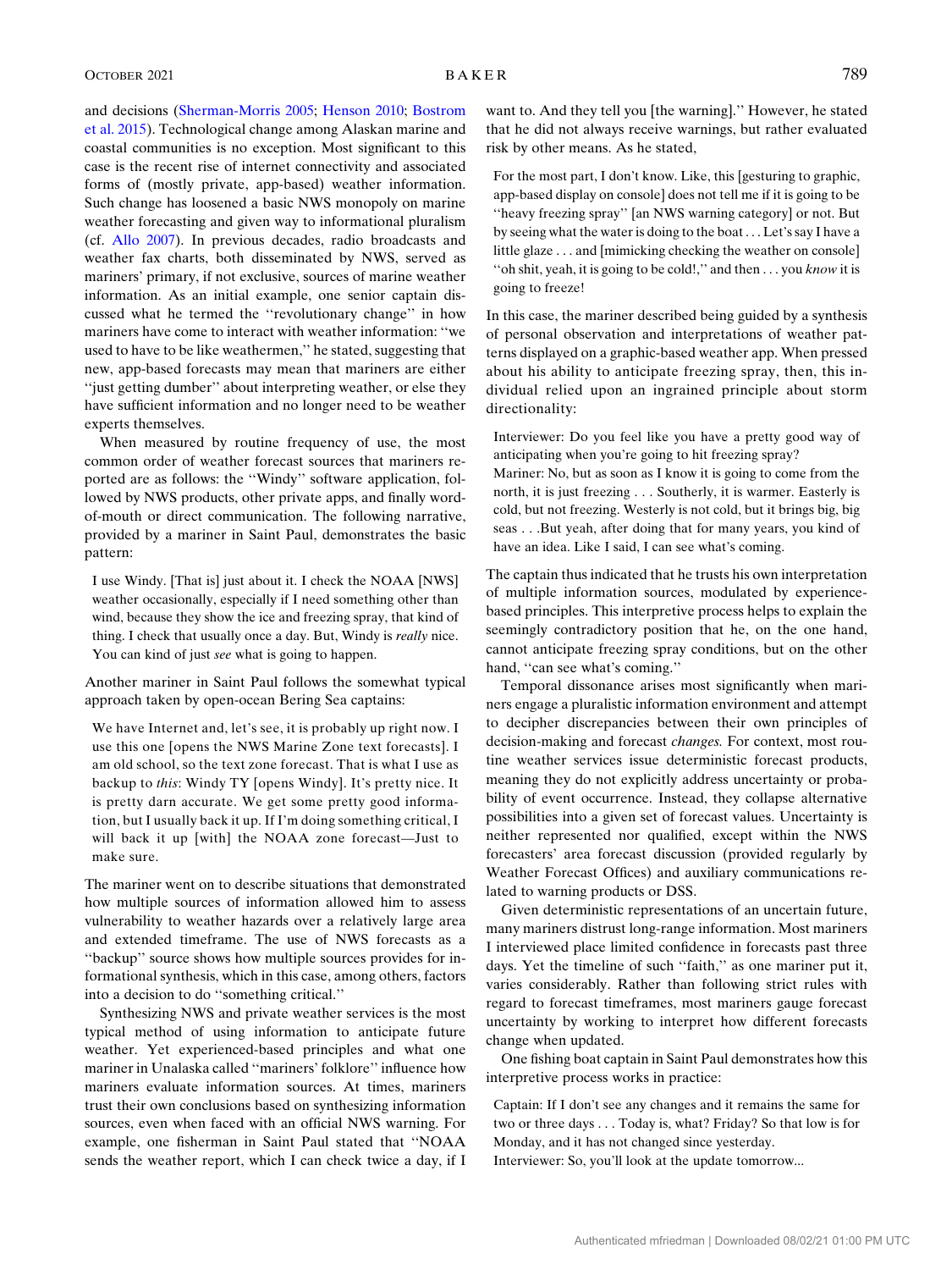Captain: Yes. So, it is a 50/50 chance it is going to be the same, or it is going to increase, you know? So that is my window. Like three days, four days. If I don't see radical changes, then I can plan ahead. And I have been using this [Time Zero, a private weather service] for three years now.<sup>1</sup> And we also can get the weather from NOAA. . . . It changes every six hours. Or it remains the same. For example, we were seeing this low coming, and it was huge—bringing big seas. The day before [the storm] was going to be 40 miles to the east. Overnight, it took a turn, and I was going to be right in the freaking middle. And I was going to get 40-foot seas, so I needed to run! It was like, ''[expletive] that, I'm out of here!''

As this narrative shows, mariners follow how forecasts change and respond to updated information. An updated near-term forecast, even if remarkably different, is generally considered to be trustworthy. Yet changes in longer-term forecasts generally decreased mariners' confidence.

A mariner in Unalaska demonstrates further how past experiences with forecast uncertainty, particularly with regard to extreme weather, shape future interpretations of forecasts:

When I see weird freaking scribbles on the three-day outlook, I place almost zero reliability on that, because it changes so fast. And I look at the [NWS] forecasts, and when you guys are changing it dramatically every six hours, I know I can just throw it out the window for any time after 24 hours. And that's just the nature of the beast. I mean, this is a violent place.

By monitoring changes in the forecast, this mariner has learned to distrust changes in forecast products, which to him indicate both an unpredictable system and uncertainty among forecasters in in the products they are issuing. Important, mariners' perspectives suggest a disconnect between forecasters' and users' interpretations of forecast changes. Although major forecast changes may represent higher confidence among forecasters, they may represent lower confidence to forecast users. It is difficult for mariners to interpret forecast changes insofar as the reasoning for such changes and its relationship to uncertainty is essentially opaque.

To act with uncertainty, mariners frequently report their own methods of anticipating future weather by adjusting forecasts to align with their experiences, local knowledge, or evaluations of the information sources that they regularly synthesize. The following example shows that the process of comparing information sources incorporates practices of ''bias correction'' of individual sources. Such practices depend on a mariner's past experiences and the weather dynamic they are seeking to identify, in this case, the timing of a storm passing. After identifying three information sources—Windy, Windfinder, and NWS—Ron, a resident halibut fisherman in Saint Paul, described:

I look at all of them, then compare. The trends are often close for all of them, but the timing can be different. I find Windy poor in the timing of wind, especially when it is going to come down after a storm. And that is important, because you're looking for when the storm will come down [to decide] when you can get out on the water.

A nonresident trawling boat captain in Saint Paul also demonstrates the common process, in this case calibrating wind and wave values projected by a web-based graphical forecast. The calibration process led him to evaluate that fishing in the conditions he anticipated would be too risky:

So, right now it says 5 knots [kt; 1 kt  $\approx 0.51$  m s $^{-1}$ ]. [But] it is kind of variable 10 [pause]. And I like this [graphical display] a lot better. I know that I have not updated. But it is going to be pretty nice, you know? And then this is the low that I'm talking about [pointing to screen]. So, if I put my cursor over it, it is saying 32 knots. Uh, it is going to be more like 45, you know? . . .When I see this, "35 knots," it is a *no fishing* day for me. I am a small boat. And then it says 13-foot seas, but it is going to be more like 17, 18 [feet]. And they are going to be nine seconds apart. So, it is not going to be [expletive], but it will be uncomfortable [firm tone].

A kind of bias correction in this case allowed the mariner to make a critical decision by relating his experiences with his calibrated understanding of various forecast weather elements.

As demonstrated, mariners commonly adjust forecasts as they interpret them. To do so, they rely upon shorthand principles rooted in their own experiences with weather and with diverse information sources. Experiences with underforecast winds and seas leave special impressions upon mariners. Having dealt with unanticipated risks, previous experiences tend to inspire bias correction that incorporates caution and contingency into marine decision-making.

Experience and informational pluralism assist mariners in anticipating the future. Yet the idiosyncrasies of forecast interpretation, risk evaluation, and decision-making demonstrate that a common reference point through which various actors might coordinate their interpretations of the future is elusive. Undoubtedly this results in miscommunication, both between forecasters and forecast users and among mariners who wish to communicate with one another about anticipated weather. Further, weather risk remains a major aspect of Bering Sea fatalities, injuries, and damages.<sup>2</sup> The extent to which informational pluralism, and the resulting practices of synthesis and interpretation among mariners, results in a more or less coordinated anticipatory culture in the Bering Sea, remains to be seen. However, the changing informational environment, along with the seasonaland climate-scale changes, suggests a need for researchers and weather services to reckon with the overlapping sources of temporal dissonance that mariners and marine communities presently face.

<sup>&</sup>lt;sup>1</sup> Information on Time Zero's basic and subscription-based proprietary forecast products is available online [\(https://mytimezero.com/](https://mytimezero.com/high-resolution-weather-forecasts) [high-resolution-weather-forecasts\)](https://mytimezero.com/high-resolution-weather-forecasts).

 $2$ In response to the 2020 fatal sinking of the fishing vessel Scandies Rose, Bryce Buholm, a captain, testified: ''It's crab fishing in the Bering Sea. It's not safe. We do what we've got to do.'' [quoted in [Hathaway \(2021\)\]](#page-10-30).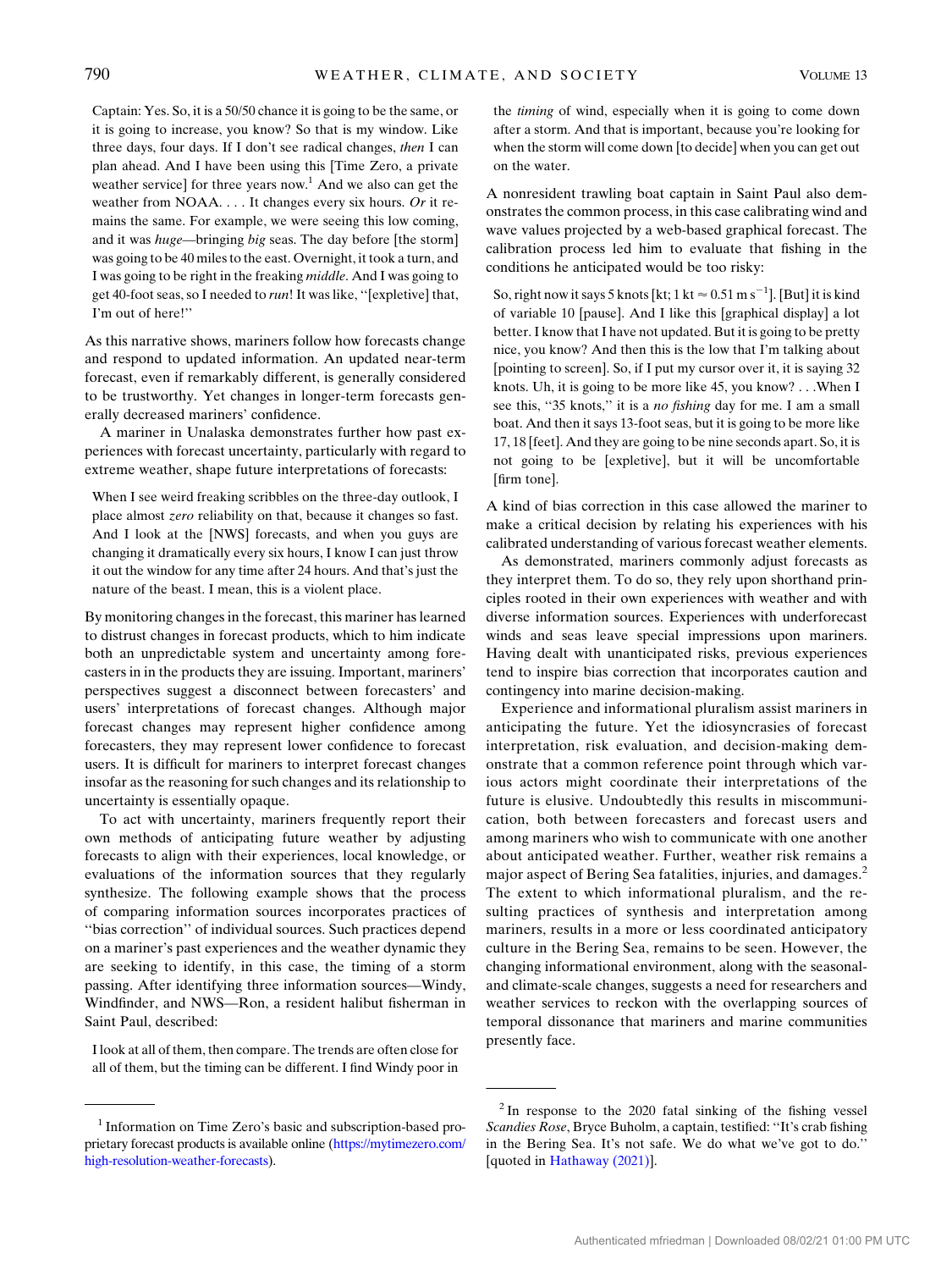#### 6. Shaping anticipatory culture?

Using the lens provided by the concept of anticipatory culture, this study finds that socially structured anticipations of the future are upset across generational, seasonal, and everyday time scales. This study confirms other analyses that demonstrate significant social impacts of climate change and of shifting weather and ecological patterns in the Bering Sea and larger Arctic region ([Carothers et al. 2012](#page-10-7); [Markon et al.](#page-11-1) [2018;](#page-11-1) [Thoman et al. 2020b\)](#page-12-3). Moreover, the analysis demonstrates that issues of anticipation are irreducible to a clear demand for predictive information. Ethnographic fieldwork and interviews centered in two southern Bering Sea communities may not yield findings generalizable to all Bering Sea communities, which are highly culturally diverse and face distinct environmental changes and weather risks ([Huntington](#page-10-10) [et al. 2013\)](#page-10-10). Even so, analysis presented in this study allows for some general conclusions, particularly with regard to how weather services might incorporate social temporalities into decision support and related weather and climate programs. These conclusions about practices of what [Tavory and](#page-12-16) [Eliasoph \(2013\)](#page-12-16) label ''coordinating futures'' can likewise inform future research on anticipatory culture and the continued integration of social research into operational weather services ([National Academies of Sciences, Engineering, and](#page-11-31) [Medicine 2018](#page-11-31)).

In light of temporal dissonance, how might anticipatory culture be actively shaped? I will first address the issue of the changing informational environment, followed by discussion of seasonality and climate-scale dissonance, placing emphasis on opportunities for greater coordination among public weather services and communities.

The informational environment, analyzed above, has transformed how people gather, evaluate, and use weather information. This presents a situation for public weather services that may involve competition with other information providers as well as adaptation to user practices of information synthesis. NOAA/NWS may maintain weather data infrastructure, run weather models, and issue warnings that are incorporated into the entire weather forecast enterprise, yet NWS no longer holds a monopoly on weather prediction. The original validity of government weather prediction in the early-twentiethcentury United States notably involved community-level relationships that established the credibility of government weather services [\(Pietruska 2011\)](#page-12-29). Such relationships, then and now, take active work, outreach, and collaboration. The increasing use of private weather services notwithstanding, because many rural areas are underserved by such services, the function of public services remain critical. Yet to succeed, forecasting practices must be accompanied by a more comprehensive understanding of information users and the social, environmental, and informational systems that structure their activities and decisions.

Shaping how weather forecasters and communities anticipate seasonal-level patterns is inevitably difficult, given exogenous uncertainty around extended time scales. Yet, given the seasonal nature of activities in the Bering Sea, the case for coordinating weather services and community needs is both immediately practical and of general import to ''usable'' seasonal forecasts in various geographic and socioeconomic contexts [e.g., in the case of agriculture, see [Hansen \(2005\)](#page-10-31), [Crane et al. \(2010\),](#page-10-32) and [Klemm and McPherson \(2017\)\]](#page-11-32). Beyond identifying key actors that can help to message extreme weather events and facilitate event-specific DSS, partnerships between forecast producers and communities, including in this case industry groups, local/tribal governments, and state and federal fisheries agencies, could be established to more deeply acknowledge the seasonal livelihoods and marine activities that characterize life on the Bering Sea. Forecast information could then be tailored, perhaps in a way that reduces risks associated with seasonalscale temporal dissonance, as analyzed above.

Most activities in the Bering Sea are indeed seasonal, and the nature of decision-making and risk during specific seasons could benefit from tailored information services. A subsistence hunter and commercial fisherman in Saint Paul emphasized the importance of weather to the community, especially during the summer fishing months: ''For me, halibut fishing, our season normally starts in June and goes into September. And we check the weather every day. No matter who you are in the community.'' Coastal communities reliant upon specific subsistence resource ''seasons'' match the more itinerant or rotating pattern among commercial fishermen. In the southern Bering Sea communities studied, as in other Arctic communities, the seasonality of activity corresponds to certain weather patterns and different exposures to risk or productivity gains related to weather (e.g., with regard to sea ice seasons, see [Eicken](#page-10-33) [et al. 2014\)](#page-10-33). The extent to which seasonal activities and risks are internalized within forecasters' practices is variable. Coordinating meteorological tools, including seasonal outlooks and long-range forecasts, with culturally structured seasonal activities is thus a direction of growth for public weather services (in this case, NWS). If developed, such services could strongly augment mariners' use of private weather services, which are hardly predicated upon a capacity to understand Alaskan communities.

On a longer time scale, climate change not only alters what constitutes ''normal'' weather and seasons, but also anticipations of ''normal'' social life and routine decisionmaking practices among mariners and coastal communities. Thus, a direction for strategic partnership among researchers and weather services is to further connect shortand long-term forecasts and projections. Another could be to engage Indigenous leaders in the coproduction of knowledge about weather and climate, recognizing that the organizational and scientific distinctions with regard to meteorological timeframes do not necessarily match those of communities. Such engagement could help information producers to secure partners that provide useful observational data while also advancing goals among Alaska Natives to reduce weather risk, enhance resilience, and support economic (subsistence and commercial) security. Some such projects are already underway in Alaska and Arctic regions (see, e.g., [Arctic Research Consortium of the](#page-9-17) [U.S. 2021;](#page-9-17) [Alaska Native Tribal Health Consortium 2020\)](#page-9-18),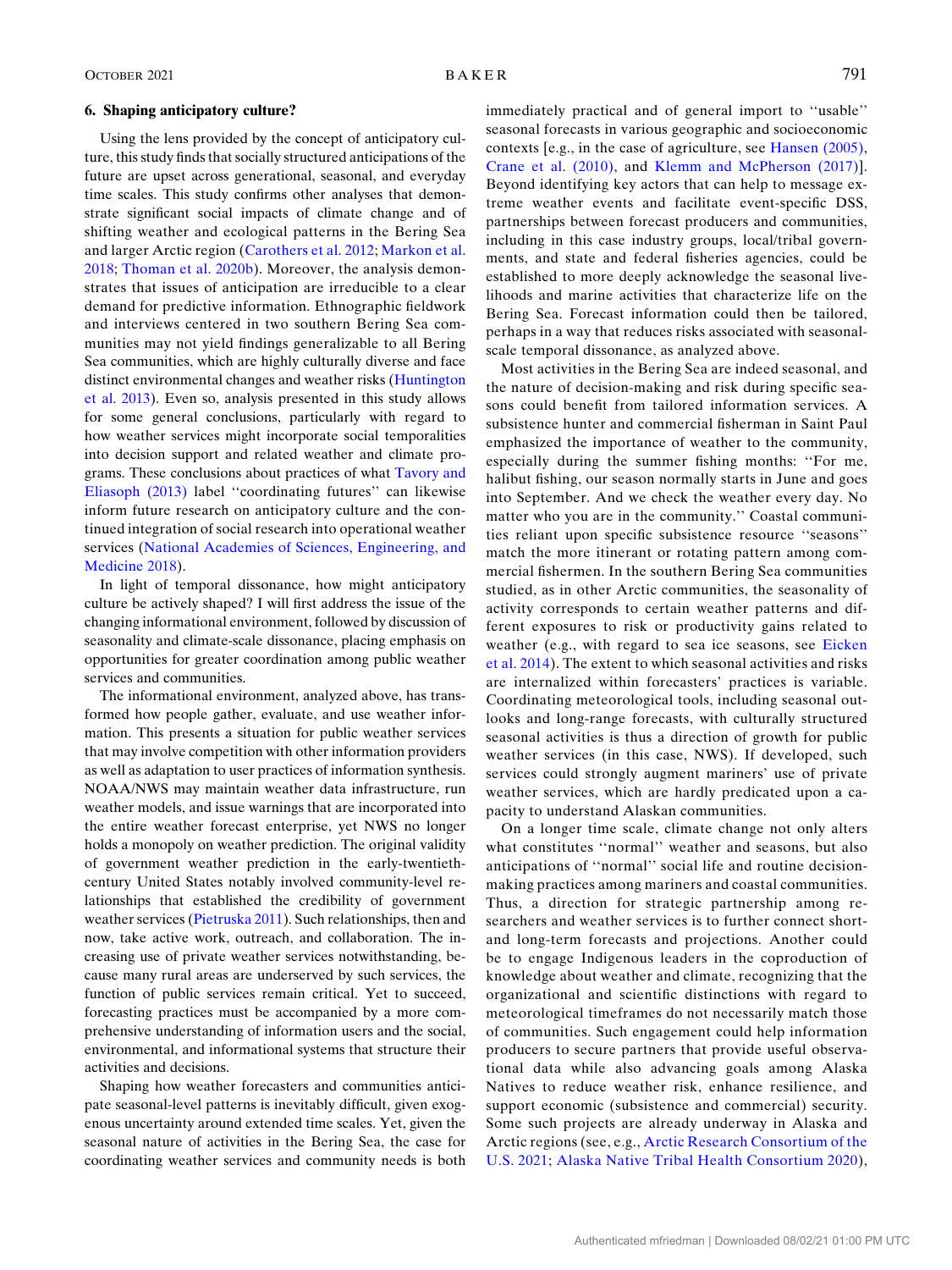but few directly relate weather forecasts to projections of longer-term developments.

To conclude, it is worth recognizing that, over the past two centuries, weather prediction has had to adapt to novel social, environmental, and scientific/technical circumstances. In the process, public weather services have at times been overtly challenged by alternative bases of weather knowledge, including charismatic ''weather prophets,'' a public frustrated by poor information, and private firms that would make weather services into a market. The interplay of these forces has entailed challenges and opportunities for supporting a public informed about and prepared for future weather ([Pietruska 2017;](#page-12-30) [Baker 2020;](#page-9-19) [Endfield 2021\)](#page-10-34). In the past, to deal with these issues, innovations in public weather services have always entailed technical/scientific developments as well as concerted efforts to connect to communities. At a time when technological change is altering forecasting and forecast user practices, and when the anticipatory culture of the Bering Sea (and elsewhere) is beset by environmental, economic, and sociocultural change, it is necessary to consider how knowledge producers can best relate to the communities they serve.

Acknowledgments. This research was supported by the U.S. National Oceanic and Atmospheric Association (NOAA Grant NA16OAR4320115-91), the National Weather Service Alaska Region, and the University of Oklahoma Cooperative Institute for Mesoscale Meteorological Studies. I acknowledge the gracious time and insights provided by all who participated in this study. I also acknowledge guidance provided by Eugene Petrescu, Louise Fode, Donald Moore, Jason Aschenmacher, Emily Niebuhr, Lauren Divine, Amos Philemonoff, Aquilina Lestenkof and to forums provided by the American Geophysical Union, American Meteorological Society, American Sociological Association, National Weather Service, and Sea Ice Prediction Network.

Data availability statement. Data collection and analysis for this project has been granted exempt status and is governed by the University of Oklahoma Institutional Review Board for the Protection of Human Subjects (IRB 9767). In accordance with IRB protocol, data including human subject identifiers is confidential. The author can provide limited access to anonymized data and relevant research materials upon request.

### **REFERENCES**

- <span id="page-9-8"></span>Adam, B., 1998: Timescapes of Modernity: The Environment and Invisible Hazards. Routledge, 256 pp.
- <span id="page-9-1"></span>Ahlqvist, T., M. Halonen, A. Eerola, S. Kivisaari, J. Kohl, R. Koivisto, J. Myllyoja, and N. Wessberg, 2012: Systematic transformation, anticipatory culture, and knowledge spaces: Constructing organisational capacities in roadmapping projects at VTT Technical Research Centre of Finland. Technol. Anal. Strategic Manage., 24, 821–841, [https://doi.org/10.1080/](https://doi.org/10.1080/09537325.2012.715490) [09537325.2012.715490.](https://doi.org/10.1080/09537325.2012.715490)
- <span id="page-9-4"></span>Alaska Arctic Observatory and Knowledge Hub, 2019: Communitybased observations of changes in the seasonal cycle in Alaska's

Arctic. AAOKH, accessed 24 November 2019, [https://arctic](https://arctic-aok.org/the-seasonal-cycle/)[aok.org/the-seasonal-cycle/](https://arctic-aok.org/the-seasonal-cycle/).

- <span id="page-9-18"></span>Alaska Native Tribal Health Consortium, 2020: Center for climate and health: Assessment reports archive. ANTHC, accessed 4 April 2021, [https://anthc.org/what-we-do/community-environment](https://anthc.org/what-we-do/community-environment-and-health/center-for-climate-and-health/climate-health-3/)[and-health/center-for-climate-and-health/climate-health-3/](https://anthc.org/what-we-do/community-environment-and-health/center-for-climate-and-health/climate-health-3/).
- <span id="page-9-5"></span>Alaska Ocean Observing System, 2020: Community-based monitoring. AOOS, accessed 1 August 2020, [https://aoos.org/](https://aoos.org/alaska-community-based-monitoring/resources/) [alaska-community-based-monitoring/resources/.](https://aoos.org/alaska-community-based-monitoring/resources/)
- <span id="page-9-16"></span>Allo, P., 2007: Logical pluralism and semantic information. J. Philos. Log., 36, 659–694, <https://doi.org/10.1007/s10992-007-9054-2>.
- <span id="page-9-9"></span>Anderson, B., 2010: Preemption, precaution, preparedness: Anticipatory action and future geographies. Prog. Hum. Geogr., 34, 777–798, [https://doi.org/10.1177/0309132510362600.](https://doi.org/10.1177/0309132510362600)
- <span id="page-9-17"></span>Arctic Research Consortium of the U.S, 2021: Sea ice for walrus outlook. ARCUS, accessed 29 May 2021, [https://www.arcus.org/siwo.](https://www.arcus.org/siwo)
- <span id="page-9-13"></span>Bacon, J. M., 2019: Settler colonialism as eco-social structure and the production of colonial ecological violence. Environ. Sociol., 5, 59–69, <https://doi.org/10.1080/23251042.2018.1474725>.
- <span id="page-9-6"></span>Bahnke, M., V. Korthuis, A. Philemonoff, M. Johnson, and M. Flannery, 2020a: The need for co-productive approaches to research planning in the Bering Sea. Kawerak Corr., 6 pp., [https://](https://kawerak.org/download/august-2020-bering-sea-research-letter/) [kawerak.org/download/august-2020-bering-sea-research-letter/](https://kawerak.org/download/august-2020-bering-sea-research-letter/).
- <span id="page-9-7"></span> $-$ ,  $-$ , and  $-$ , 2020b: Navigating the new Arctic program: Comment on behalf of Association of Village Council Presidents, Kawerak, Inc., Bering Sea Elders Group, and Aleut Community of St. Paul Tribal Government. Kawerak Corr., 10 pp., [https://kawerak.org/download/navigating-the](https://kawerak.org/download/navigating-the-new-arctic-program-comment-letter/)[new-arctic-program-comment-letter/.](https://kawerak.org/download/navigating-the-new-arctic-program-comment-letter/)
- <span id="page-9-19"></span>Baker, Z., 2020: Agricultural capitalism, climatology and the "stabilization" of climate in the United States, 1850–1920. Br. J. Sociol., 72, 379–396, <https://doi.org/10.1111/1468-4446.12762>.
- <span id="page-9-10"></span>——, J. Ekstrom, and L. Bedsworth, 2018: Climate information? Embedding climate futures within temporalities of California water management. Environ. Sociol., 4, 419–433, [https://](https://doi.org/10.1080/23251042.2018.1455123) [doi.org/10.1080/23251042.2018.1455123.](https://doi.org/10.1080/23251042.2018.1455123)
- <span id="page-9-2"></span>Bell, C. A., N. A. Stout, T. R. Bender, C. S. Conroy, W. E. Crouse, and J. R. Myers, 1990: Fatal occupational injuries in the United States, 1980 through 1985. JAMA, 263, 3047–3050, <https://doi.org/10.1001/jama.1990.03440220071032>.
- <span id="page-9-15"></span>Bostrom, A., R. E. Morss, J. K. Lazo, J. L. Demuth, H. Lazrus, and R. Hudson, 2015: A mental models study of hurricane forecast and warning production, communication, and decision-making. Wea. Climate Soc., 8, 111–129, [https://doi.org/10.1175/WCAS-](https://doi.org/10.1175/WCAS-D-15-0033.1)[D-15-0033.1](https://doi.org/10.1175/WCAS-D-15-0033.1).
- <span id="page-9-0"></span>Brinkman, T. J., W. D. Hansen, F. S. Chapin III, G. Kofinas, S. BurnSilver, and T. S. Rupp, 2016: Arctic communities perceive climate impacts on access as a critical challenge to availability of subsistence resources. Climatic Change, 139, 413–427, <https://doi.org/10.1007/s10584-016-1819-6>.
- <span id="page-9-14"></span>Brown, Z. W., and K. R. Arrigo, 2013: Sea ice impacts on spring bloom dynamics and net primary production in the eastern Bering Sea. J. Geophys. Res. Oceans, 118, 43–62, [https://](https://doi.org/10.1029/2012JC008034) [doi.org/10.1029/2012JC008034](https://doi.org/10.1029/2012JC008034).
- <span id="page-9-12"></span>Butts, D., and H. Adams, 2020: Weather contracts: Capturing a sense of weather for place-based adaptation to climate change. Global Environ. Change, 63, 102052, [https://doi.org/10.1016/](https://doi.org/10.1016/j.gloenvcha.2020.102052) [j.gloenvcha.2020.102052](https://doi.org/10.1016/j.gloenvcha.2020.102052).
- <span id="page-9-11"></span><span id="page-9-3"></span>Callison, C., 2020: The twelve-year warning. Isis, 111, 129–137, [https://doi.org/10.1086/707823.](https://doi.org/10.1086/707823)
- Carothers, C., 2015: Fisheries privatization, social transitions, and well-being in Kodiak, Alaska. Mar. Policy, 61, 313–322, <https://doi.org/10.1016/j.marpol.2014.11.019>.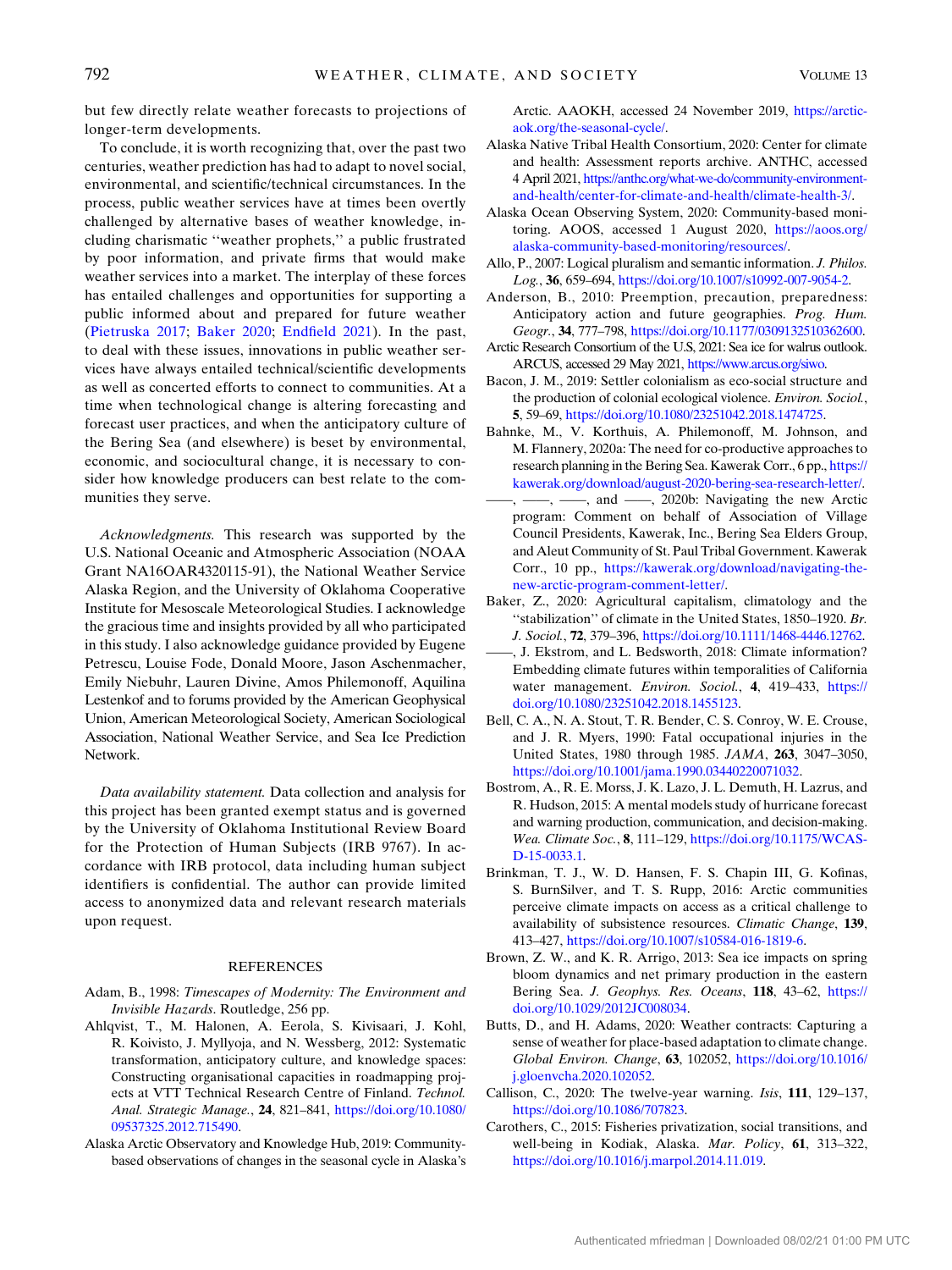- <span id="page-10-7"></span>and Coauthors, 2012: Fishing People of the North: Cultures, Economies, and Management Responding to Change. Sea Grant Alaska, 297 pp.
- <span id="page-10-18"></span>Chisholm Hatfield, S., E. Marino, K. P. Whyte, K. D. Dello, and P. W. Mote, 2018: Indian time: Time, seasonality, and culture in traditional ecological knowledge of climate change. Ecol. Process., 7, 25, [https://doi.org/10.1186/s13717-018-0136-6.](https://doi.org/10.1186/s13717-018-0136-6)
- <span id="page-10-9"></span>Cochran, P., O. H. Huntington, C. Pungowiyi, S. Tom, F. S. Chapin, H. P. Huntington, N. G. Maynard, and S. F. Trainor, 2013: Indigenous frameworks for observing and responding to climate change in Alaska. Climatic Change, 120, 557–567, [https://](https://doi.org/10.1007/s10584-013-0735-2) [doi.org/10.1007/s10584-013-0735-2.](https://doi.org/10.1007/s10584-013-0735-2)
- <span id="page-10-32"></span>Crane, T. A., C. Roncoli, J. Paz, N. Breuer, K. Broad, K. T. Ingram, and G. Hoogenboom, 2010: Forecast skill and farmers' skills: Seasonal climate forecasts and agricultural risk management in the southeastern United States. Wea. Climate Soc., 2, 44–59, <https://doi.org/10.1175/2009WCAS1006.1>.
- <span id="page-10-19"></span>Crate, S. A., 2011: Climate and culture: Anthropology in the era of contemporary climate change. Annu. Rev. Anthropol., 40, 175–194, <https://doi.org/10.1146/annurev.anthro.012809.104925>.
- <span id="page-10-15"></span>Daipha, P., 2015: Masters of Uncertainty: Weather Forecasters and the Quest for Ground Truth. University of Chicago Press, 280 pp.
- <span id="page-10-20"></span>Dedoose, 2018: Version 8.0.35. SocioCultural Research Consultants, [www.dedoose.com](http://www.dedoose.com).
- <span id="page-10-25"></span>Deemer, G. J., and Coauthors, 2017: Broadening the sea-ice forecaster toolbox with community observations: A case study from the northern Bering Sea. Arct. Sci., 4, 42–70, [https://](https://doi.org/10.1139/AS-2016-0054) [doi.org/10.1139/AS-2016-0054](https://doi.org/10.1139/AS-2016-0054).
- <span id="page-10-27"></span>Demuth, B., 2019: Floating Coast: An Environmental History of the Bering Strait. Oxford University Press, 416 pp.
- <span id="page-10-1"></span>Druckenmiller, M. L., H. Eicken, J. C. George, and L. Brower, 2013: Trails to the whale: Reflections of change and choice on an Iñupiat icescape at Barrow, Alaska. Polar Geogr., 36, 5–29, <https://doi.org/10.1080/1088937X.2012.724459>.
- <span id="page-10-33"></span>Eicken, H., M. Kaufman, I. Krupnik, P. Pulsifer, L. Apangalook, P. Apangalook, W. Weyapuk, and J. Leavitt, 2014: A framework and database for community sea ice observations in a changing Arctic: An Alaskan prototype for multiple users. Polar Geogr., 37, 5–27, [https://doi.org/10.1080/1088937X.2013.873090.](https://doi.org/10.1080/1088937X.2013.873090)
- <span id="page-10-23"></span>Elliot, H. W., 1906: Our Arctic Province, Alaska, and the Seal Islands. Scribner, 473 pp.
- <span id="page-10-17"></span>Elliott, R., 2018: The sociology of climate change as a sociology of loss. Eur. J. Sociol, 59, 301–337, [https://doi.org/10.1017/](https://doi.org/10.1017/S0003975618000152) [S0003975618000152](https://doi.org/10.1017/S0003975618000152).
- <span id="page-10-21"></span>Emerson, R. M., R. I. Fretz, and L. W. Shaw, 2011: Writing Ethnographic Fieldnotes. Chicago University Press, 320 pp.
- <span id="page-10-34"></span>Endfield, G., 2021: Future weather: Imagining and articulating uncertainty. Futures, S. Kemp and J. Andersson, Eds., Oxford University Press, [https://doi.org/10.1093/oxfordhb/](https://doi.org/10.1093/oxfordhb/9780198806820.001.0001) [9780198806820.001.0001](https://doi.org/10.1093/oxfordhb/9780198806820.001.0001).
- <span id="page-10-12"></span>Exchange for Local Observations and Knowledge in the Arctic, 2019: ELOKA in-depth. Accessed 3 June 2020, [https://eloka](https://eloka-arctic.org/about-in-depth)[arctic.org/about-in-depth.](https://eloka-arctic.org/about-in-depth)
- <span id="page-10-24"></span><span id="page-10-14"></span>Fine, G. A., 2007: Authors of the Storm: Meteorologists and the Culture of Prediction. University of Chicago Press, 280 pp.
- First Alaskans Institute, 2017: First Alaskans Institute strategic plan, 2017-2021. First Alaskans Institute Doc., 2 pp., [https://](https://firstalaskans.org/wp-content/uploads/2018/05/First-Alaskans-Institute-2017-2021-Strategic-Plan.pdf) [firstalaskans.org/wp-content/uploads/2018/05/First-Alaskans-](https://firstalaskans.org/wp-content/uploads/2018/05/First-Alaskans-Institute-2017-2021-Strategic-Plan.pdf)[Institute-2017-2021-Strategic-Plan.pdf](https://firstalaskans.org/wp-content/uploads/2018/05/First-Alaskans-Institute-2017-2021-Strategic-Plan.pdf).
- <span id="page-10-4"></span>Fissel, B. M., 2021: Stock assessment and fishery evaluation report for the groundfish fisheries of the Gulf of Alaska and Bering Sea/Aleutian Islands area: Economic status of the

groundfish fisheries off Alaska, 2019. NOAA Fisheries Rep., 271 pp., [https://apps-afsc.fisheries.noaa.gov/refm/docs/2020/](https://apps-afsc.fisheries.noaa.gov/refm/docs/2020/econGroundfishSafe.pdf) [econGroundfishSafe.pdf](https://apps-afsc.fisheries.noaa.gov/refm/docs/2020/econGroundfishSafe.pdf).

- <span id="page-10-0"></span>Gearheard, S., and Coauthors, 2006: ''It's not that simple'': A collaborative comparison of sea ice environments, their uses, observed changes, and adaptations in Barrow, Alaska, USA, and Clyde River, Nunavut, Canada. Ambio, 35, 203–211, [https://](https://doi.org/10.1579/0044-7447(2006)35[203:INTSAC]2.0.CO;2) [doi.org/10.1579/0044-7447\(2006\)35\[203:INTSAC\]2.0.CO;2.](https://doi.org/10.1579/0044-7447(2006)35[203:INTSAC]2.0.CO;2)
- <span id="page-10-11"></span>——, M. Pocernich, R. Stewart, J. Sanguya, and H. P. Huntington, 2010: Linking Inuit knowledge and meteorological station observations to understand changing wind patterns at Clyde River, Nunavut. Climatic Change, 100, 267–294, [https://doi.org/](https://doi.org/10.1007/s10584-009-9587-1) [10.1007/s10584-009-9587-1.](https://doi.org/10.1007/s10584-009-9587-1)
- <span id="page-10-28"></span>Golinski, J., 2003: Time, talk, and the weather in eighteenthcentury Britain. Weather, Climate, Culture, S. Strauss and B. S. Orlove, Eds., Berg, 17–38.
- <span id="page-10-22"></span>Grinëv, A. V., 2018: Russian Colonization of Alaska: Preconditions, Discovery, and Initial Development, 1741–1799. University of Nebraska Press, 354 pp.
- <span id="page-10-6"></span>Haavisto, R., M. Lamers, R. Thoman, D. Liggett, J. Carrasco, J. Dawson, G. Ljubicic, and E. Stewart, 2020: Mapping weather, water, ice and climate (WWIC) information providers in Polar regions: Who are they and who do they serve? Polar Geogr., 43, 120–138, <https://doi.org/10.1080/1088937X.2019.1707320>.
- <span id="page-10-13"></span>Hall, J. R., 2016: Social futures of global climate change: A structural phenomenology. Amer. J. Cult. Sociol., 4 (1), 1-45, <https://doi.org/10.1057/ajcs.2015.12>.
- <span id="page-10-31"></span>Hansen, J. W., 2005: Integrating seasonal climate prediction and agricultural models for insights into agricultural practice. Philos. Trans. Roy. Soc., 360B, 2037-2047, [https://doi.org/](https://doi.org/10.1098/rstb.2005.1747) [10.1098/rstb.2005.1747](https://doi.org/10.1098/rstb.2005.1747).
- <span id="page-10-2"></span>Harjanne, A., 2017: Servitizing climate science: Institutional analysis of climate services discourse and its implications. Global Environ. Change, 46, 1–16, [https://doi.org/10.1016/](https://doi.org/10.1016/j.gloenvcha.2017.06.008) [j.gloenvcha.2017.06.008.](https://doi.org/10.1016/j.gloenvcha.2017.06.008)
- <span id="page-10-30"></span>Hathaway, J., 2021: Tipping points: Scandies Rose hearings bring to light weak links in industry practices. National Fisherman, accessed 5 April 2021, [https://www.nationalfisherman.com/](https://www.nationalfisherman.com/alaska/tipping-points-scandies-rose-hearings-bring-to-light-weak-links-in-industry-practices) [alaska/tipping-points-scandies-rose-hearings-bring-to-light](https://www.nationalfisherman.com/alaska/tipping-points-scandies-rose-hearings-bring-to-light-weak-links-in-industry-practices)[weak-links-in-industry-practices.](https://www.nationalfisherman.com/alaska/tipping-points-scandies-rose-hearings-bring-to-light-weak-links-in-industry-practices)
- <span id="page-10-29"></span>Henson, R., 2010: Weather on the Air: A History of Broadcast Meteorology. American Meteorological Society, 241 pp.
- <span id="page-10-8"></span>Himes-Cornell, A., and K. Hoelting, 2015: Resilience strategies in the face of short- and long-term change: Out-migration and fisheries regulation in Alaskan fishing communities. Ecol. Soc., 20, 9, [https://doi.org/10.5751/ES-07074-200209.](https://doi.org/10.5751/ES-07074-200209)
- <span id="page-10-5"></span>Hobday, A. J., C. M. Spillman, J. Paige Eveson, and J. R. Hartog, 2016: Seasonal forecasting for decision support in marine fisheries and aquaculture. Fish. Oceanogr., 25, 45–56, [https://](https://doi.org/10.1111/fog.12083) [doi.org/10.1111/fog.12083.](https://doi.org/10.1111/fog.12083)
- <span id="page-10-3"></span>Hovey, D., 2020: Storm causes coastal erosion, sometimes severe, across Bering Strait region. Anchorage Daily News, accessed 12 January 2021, [https://www.adn.com/alaska-news/rural-alaska/](https://www.adn.com/alaska-news/rural-alaska/2020/11/11/storm-causes-coastal-erosion-sometimes-severe-across-bering-strait-region/) [2020/11/11/storm-causes-coastal-erosion-sometimes-severe-across](https://www.adn.com/alaska-news/rural-alaska/2020/11/11/storm-causes-coastal-erosion-sometimes-severe-across-bering-strait-region/)[bering-strait-region/.](https://www.adn.com/alaska-news/rural-alaska/2020/11/11/storm-causes-coastal-erosion-sometimes-severe-across-bering-strait-region/)
- <span id="page-10-26"></span><span id="page-10-16"></span>Hulme, M., 2016: Weathered: Cultures of Climate. Sage, 200 pp.
- Hunt, G. L., P. J. Stabeno, S. Strom, and J. M. Napp, 2008: Patterns of spatial and temporal variation in the marine ecosystem of the southeastern Bering Sea, with special reference to the Pribilof Domain. Deep-Sea Res. II, 55, 1919–1944, [https://](https://doi.org/10.1016/j.dsr2.2008.04.032) [doi.org/10.1016/j.dsr2.2008.04.032.](https://doi.org/10.1016/j.dsr2.2008.04.032)
- <span id="page-10-10"></span>Huntington, H. P., and Coauthors, 2013: Local and traditional knowledge regarding the Bering Sea ecosystem: Selected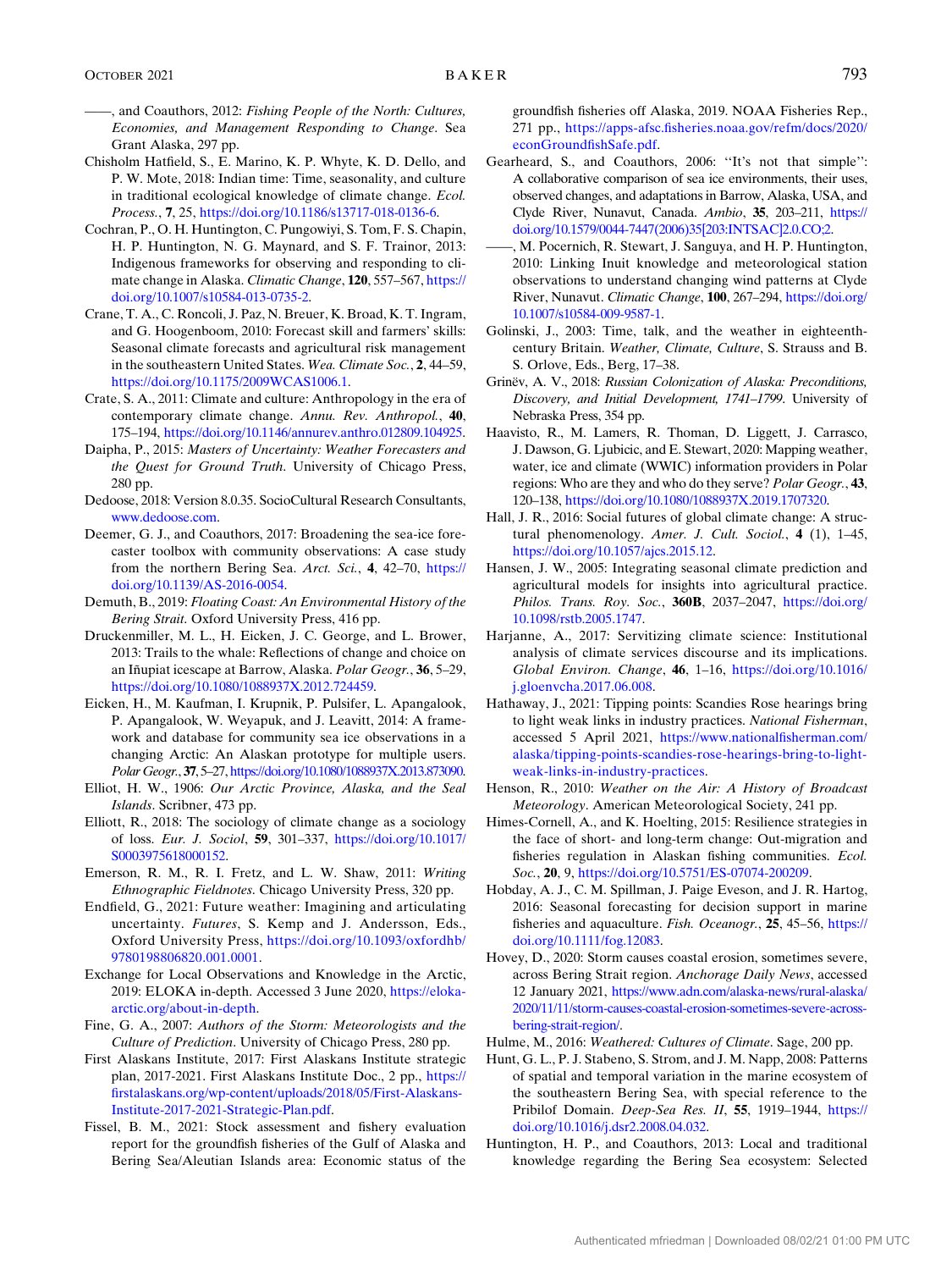results from five Indigenous communities.Deep-Sea Res. II, 94, 323–332, <https://doi.org/10.1016/j.dsr2.2013.04.025>.

- <span id="page-11-19"></span>IPCC, 2013: Climate Change 2013: The Physical Science Basis. Cambridge University Press, 1535 pp., [https://doi.org/10.1017/](https://doi.org/10.1017/CBO9781107415324) [CBO9781107415324](https://doi.org/10.1017/CBO9781107415324).
- <span id="page-11-2"></span>, 2018: Global Warming of 1.5°C. V. Masson-Delmotte et al., Eds., Cambridge University Press, 630 pp., [https://www.ipcc.ch/site/](https://www.ipcc.ch/site/assets/uploads/sites/2/2019/06/SR15_Full_Report_Low_Res.pdf) [assets/uploads/sites/2/2019/06/SR15\\_Full\\_Report\\_Low\\_Res.pdf](https://www.ipcc.ch/site/assets/uploads/sites/2/2019/06/SR15_Full_Report_Low_Res.pdf).
- <span id="page-11-5"></span>Jeuring, J., M. Knol-Kauffman, and A. Sivle, 2020: Toward valuable weather and sea-ice services for the marine Arctic: Exploring user–producer interfaces of the Norwegian Meteorological Institute. Polar Geogr., 43, 139–159, [https://doi.org/10.1080/](https://doi.org/10.1080/1088937X.2019.1679270) [1088937X.2019.1679270](https://doi.org/10.1080/1088937X.2019.1679270).
- <span id="page-11-27"></span>Johnson, T., 2016: Climate Change and Alaska Fisheries. Alaska Sea Grant, 30 pp, [https://doi.org/10.4027/ccaf.2016.](https://doi.org/10.4027/ccaf.2016)
- <span id="page-11-4"></span>Kettle, N. P., S. F. Trainor, and P. A. Loring, 2017: Conceptualizing the science-practice interface: Lessons from a collaborative network on the front-line of climate change. Front. Environ. Sci., 5, 33, <https://doi.org/10.3389/fenvs.2017.00033>.
- <span id="page-11-32"></span>Klemm, T., and R. A. McPherson, 2017: The development of seasonal climate forecasting for agricultural producers. Agric. For. Meteor., 232, 384–399, <https://doi.org/10.1016/j.agrformet.2016.09.005>.
- <span id="page-11-25"></span>Kohlhoff, D., 1995: When the Wind was a River: Aleut Evacuation in World War II. University of Washington Press, 234 pp.
- <span id="page-11-13"></span>Krupnik, I., C. Aporta, S. Gearheard, S. Laidler, G. J. Kielsen, and L. Holm, Eds., 2010: SIKU: Knowing our Ice: Documenting Inuit Sea Ice Knowledge and Use. Springer, 454 pp.
- <span id="page-11-29"></span>Labe, Z., G. Magnusdottir, and H. Stern, 2018a: Variability of Arctic sea ice thickness using PIOMAS and the CESM large ensemble. J. Climate, 31, 3233–3247, [https://doi.org/10.1175/JCLI-D-17-0436.1.](https://doi.org/10.1175/JCLI-D-17-0436.1)
- <span id="page-11-30"></span>——, Y. Peings, and G. Magnusdottir, 2018b: Contributions of ice thickness to the atmospheric response from projected Arctic sea ice loss. Geophys. Res. Lett., 45, 5635-5642, [https://doi.org/](https://doi.org/10.1029/2018GL078158) [10.1029/2018GL078158](https://doi.org/10.1029/2018GL078158).
- <span id="page-11-24"></span>Lee, M., 1998: The Alaska Commercial Company: The formative years. Pac. Northwest Quart., 89 (2), 59-64, [https://](https://www.washington.edu/uwired/outreach/cspn/Website/PNQ/PNQ%20Back%20Issues.pdf) [www.washington.edu/uwired/outreach/cspn/Website/PNQ/](https://www.washington.edu/uwired/outreach/cspn/Website/PNQ/PNQ%20Back%20Issues.pdf) [PNQ%20Back%20Issues.pdf.](https://www.washington.edu/uwired/outreach/cspn/Website/PNQ/PNQ%20Back%20Issues.pdf)
- <span id="page-11-7"></span>Lincoln, J. M., and G. A. Conway, 1997: Commercial fishing fatalities in Alaska: Risk factors and prevention strategies. NIOSH Publ. 97-163, [https://www.cdc.gov/niosh/docs/97-](https://www.cdc.gov/niosh/docs/97-163/default.html) [163/default.html.](https://www.cdc.gov/niosh/docs/97-163/default.html)
- <span id="page-11-18"></span>Livingstone, D. N., 2015: The climate of war: Violence, warfare and climatic reductionism. Wiley Interdiscip. Rev.: Climate Change, 6, 437–444, <https://doi.org/10.1002/wcc.352>.
- <span id="page-11-20"></span>Lockie, S., 2013: Climate, scenario-building and governance: Comprehending the temporalities of socio-ecological change. Routledge International Handbook of Social and Environmental Change, S. Lockie, D. Sonnenfeld, and D. R. Fisher, Eds., Routledge, 95–105.
- <span id="page-11-28"></span>Loring, P. A., S. C. Gerlach, and H. J. Penn, 2016: ''Community work'' in a climate of adaptation: Responding to change in rural Alaska. Hum. Ecol., 44, 119–128, [https://doi.org/10.1007/](https://doi.org/10.1007/s10745-015-9800-y) [s10745-015-9800-y.](https://doi.org/10.1007/s10745-015-9800-y)
- <span id="page-11-15"></span>Lovett, R., V. Lee, T. Kukutai, S. C. Rainie, and J.Walker, 2019: Good data practices for Indigenous data sovereignty and governance. Good Data, A. Daly, K. Devitt and M. Mann, Eds., Institute of Network Cultures Inc., 26–36, [http://networkcultures.org/wp](http://networkcultures.org/wp-content/uploads/2019/01/Good_Data.pdf)[content/uploads/2019/01/Good\\_Data.pdf.](http://networkcultures.org/wp-content/uploads/2019/01/Good_Data.pdf)
- <span id="page-11-14"></span>Maldonado, J. K., B. Colombi, and R. Pandya, Eds., 2014: Climate Change and Indigenous Peoples in the United States: Impacts, Experiences and Actions. Springer, 174 pp., [https://doi.org/](https://doi.org/10.1007/978-3-319-05266-3) [10.1007/978-3-319-05266-3.](https://doi.org/10.1007/978-3-319-05266-3)
- <span id="page-11-12"></span>Manrique, D. R., S. Corral, and A. Guimarães Pereira, 2018: Climate-related displacements of coastal communities in the Arctic: Engaging traditional knowledge in adaptation strategies and policies. Environ. Sci. Policy, 85, 90–100, [https://](https://doi.org/10.1016/j.envsci.2018.04.007) [doi.org/10.1016/j.envsci.2018.04.007](https://doi.org/10.1016/j.envsci.2018.04.007).
- <span id="page-11-22"></span>Marcus, G. E., 1995: Ethnography in/of the world system: The emergence of multi-sited ethnography. Annu. Rev. Anthropol., 24, 95–117, [https://doi.org/10.1146/annurev.an.24.100195.000523.](https://doi.org/10.1146/annurev.an.24.100195.000523)
- <span id="page-11-0"></span>Marino, E., 2012: The long history of environmental migration: Assessing vulnerability construction and obstacles to successful relocation in Shishmaref, Alaska. Global Environ. Change, 22, 374–381, [https://doi.org/10.1016/](https://doi.org/10.1016/j.gloenvcha.2011.09.016) [j.gloenvcha.2011.09.016](https://doi.org/10.1016/j.gloenvcha.2011.09.016).
- <span id="page-11-1"></span>Markon, C., and Coauthors, 2018: Alaska: Impacts, risks, and adaptation in the United States. Fourth National Climate Assessment, Volume II, D. R. Reidmiller et al., Eds., U.S. Global Change Research Program, 1185–1241, [https://doi.org/](https://doi.org/10.7930/NCA4.2018.CH26) [10.7930/NCA4.2018.CH26](https://doi.org/10.7930/NCA4.2018.CH26).
- <span id="page-11-23"></span>McCartney, A. P., and D. W. Veltre, 1999: Aleutian island prehistory: Living in insular extremes. World Archaeol., 30, 503– 515, <https://doi.org/10.1080/00438243.1999.9980426>.
- <span id="page-11-3"></span>Meredith, M., and Coauthors, 2019: Polar regions. Special Report on the Ocean and Cryosphere in a Changing Climate, H.-O. Pörtner, et al., Eds., Cambridge University Press, 203–320, [https://www.ipcc.ch/site/assets/uploads/sites/3/2019/11/07\\_](https://www.ipcc.ch/site/assets/uploads/sites/3/2019/11/07_SROCC_Ch03_FINAL.pdf) [SROCC\\_Ch03\\_FINAL.pdf.](https://www.ipcc.ch/site/assets/uploads/sites/3/2019/11/07_SROCC_Ch03_FINAL.pdf)
- <span id="page-11-10"></span>Mesquita, M. D. S., D. E. Atkinson, and K. I. Hodges, 2010: Characteristics and variability of storm tracks in the North Pacific, Bering Sea, and Alaska. J. Climate, 23, 294-311, <https://doi.org/10.1175/2009JCLI3019.1>.
- <span id="page-11-16"></span>Mische, A., 2009: Projects and possibilities: Researching futures in action. Sociol. Forum, 24, 694–704, [https://doi.org/10.1111/](https://doi.org/10.1111/j.1573-7861.2009.01127.x) [j.1573-7861.2009.01127.x.](https://doi.org/10.1111/j.1573-7861.2009.01127.x)
- <span id="page-11-26"></span>Moerlein, K. J., and C. Carothers, 2012: Total environment of change: Impacts of climate change and social transitions on subsistence fisheries in northwest Alaska. Ecol. Soc., 17, 10, [https://doi.org/10.5751/ES-04543-170110.](https://doi.org/10.5751/ES-04543-170110)
- <span id="page-11-6"></span>Morss, R. E., and Coauthors, 2017: Hazardous weather prediction and communication in the modern information environment. Bull. Amer. Meteor. Soc., 98, 2653–2674, [https://doi.org/](https://doi.org/10.1175/BAMS-D-16-0058.1) [10.1175/BAMS-D-16-0058.1](https://doi.org/10.1175/BAMS-D-16-0058.1).
- <span id="page-11-17"></span>Munshi, D., P. Kurian, J. Foran, and K.-K. Bhavnani, 2019: The future is ours to seek: Changing the inevitability of climate change to the prospects of hope and justice. Climate Futures: Re-Imagining Global Climate Justice, D. Munshi et al., Eds., Zed, 1–8.
- <span id="page-11-31"></span>National Academies of Sciences, Engineering, and Medicine, 2018: Integrating Social and Behavioral Sciences within the Weather Enterprise. The National Academies Press, 198 pp., [https://](https://doi.org/10.17226/24865) [doi.org/10.17226/24865.](https://doi.org/10.17226/24865)
- <span id="page-11-9"></span>National Transportation Safety Board, 2018: Marine accident brief: Capsizing and sinking of fishing vessel Destination. NTSB Rep. NTSB/MAB-18/14, 24 pp., [https://www.ntsb.gov/](https://www.ntsb.gov/investigations/AccidentReports/Reports/MAB1814.pdf) [investigations/AccidentReports/Reports/MAB1814.pdf](https://www.ntsb.gov/investigations/AccidentReports/Reports/MAB1814.pdf).
- <span id="page-11-21"></span><span id="page-11-8"></span>Norgaard, K. M., 2019: Salmon and Acorns Feed Our People: Colonialism, Nature and Social Action. Rutgers University Press, 312 pp.
- North Pacific Fishery Management Council, 2017: Ten-year program review for the Crab Rationalization Management Program in the Bering Sea/Aleutian Islands. NPFMC Doc., 249 pp., [https://www.npfmc.org/wp-content/PDFdocuments/](https://www.npfmc.org/wp-content/PDFdocuments/catch_shares/Crab/Crab10yrReview_Final2017.pdf) [catch\\_shares/Crab/Crab10yrReview\\_Final2017.pdf.](https://www.npfmc.org/wp-content/PDFdocuments/catch_shares/Crab/Crab10yrReview_Final2017.pdf)
- <span id="page-11-11"></span>NWS, 2013: National Weather Service Weather-Ready Nation Roadmap, version 2.0. NOAA Doc., 81 pp., [https://](https://www.weather.gov/media/wrn/nws_wrn_roadmap_final_april17.pdf) [www.weather.gov/media/wrn/nws\\_wrn\\_roadmap\\_final\\_april17.pdf.](https://www.weather.gov/media/wrn/nws_wrn_roadmap_final_april17.pdf)